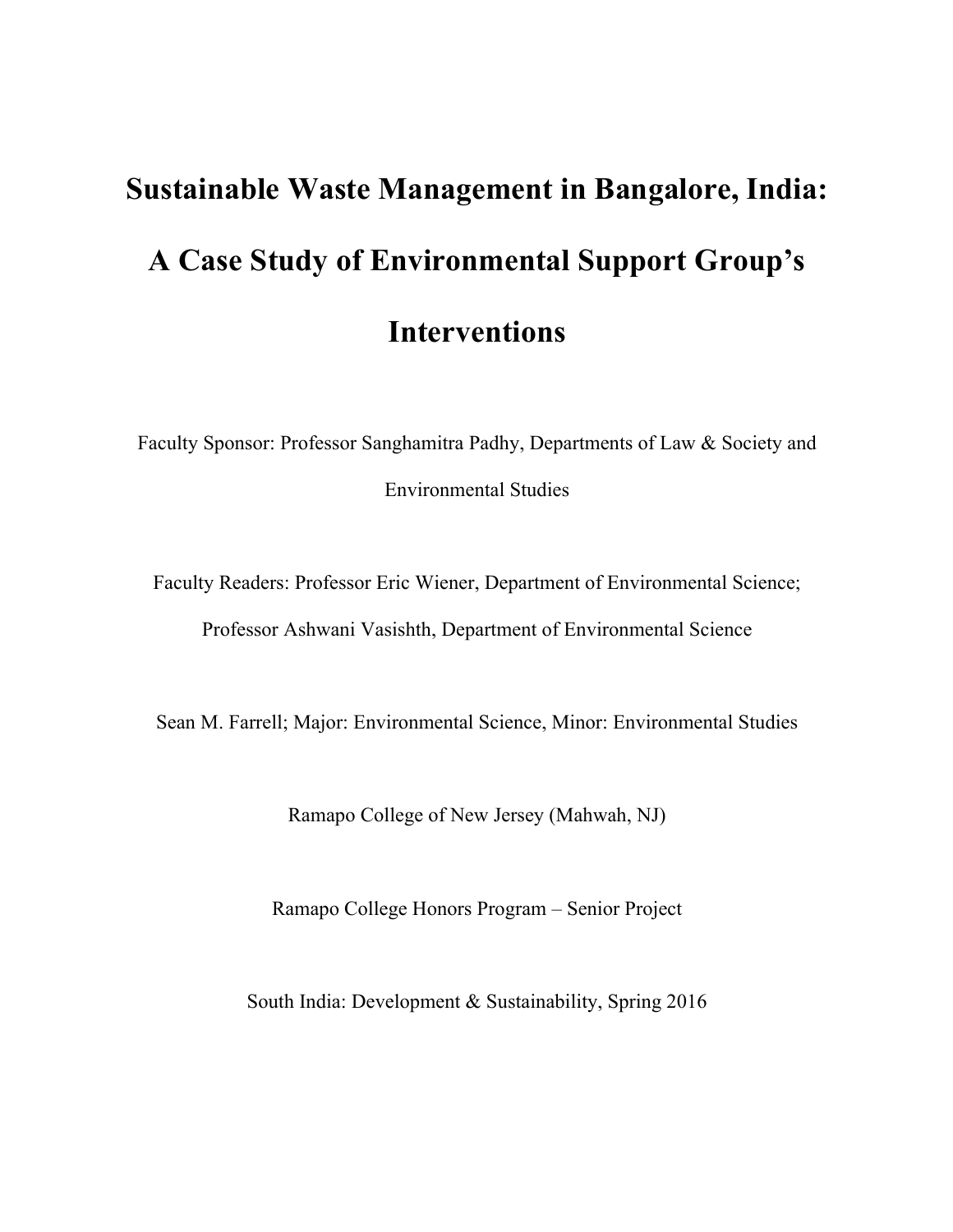## **Introduction**

At first glance, India seems to be a mystical, spiritual place brimming with spiritual enlightenment and "exotic" spices and foods. However, this is only a power construct perpetuated by Western views and the spread of vastly under-informed facts. In fact, India perhaps encapsulated the same degree of diversity as the world itself, containing a multitude of different traditions, religions, and languages, sometimes even between neighboring villages. It is for this reason that day-to-day issues become problematic, especially considering India's relatively young age and its internal struggle between developing industrially with a centralized government, and developing locally with decentralized, village-focused structures of power and governing. Due to India's current post-colonial rule state, and rapidly developed/developing economy, consumerist and capitalist shifts have centralized many civic infrastructures such as waste management and roadway management.

India's diverse past is reflected in its modern struggles, perhaps especially in Bangalore. Bangalore has experienced rapid, unmediated, disjointed growth, leaving little room for new developments and technological advancements to be implemented. Attempts to retrofit newer technologies have been met with issues such as lack of adequate space and the "NIMBY," or "not in my backyard," mentality by many local residents. This, again, is reflective of the consumerist capitalist ideals left behind by colonial rule. The recent introduction of plastics and tetra-packs, and the idea that these things are "western," and should be embraced, has led to an overabundance of waste lining the streets and sidewalks.

Another interesting point to make in Bangalore's development is that Bangalore originally became infamous as a software and information technology city. As more and more technology companies began expanding into Bangalore, they brought with them capital in the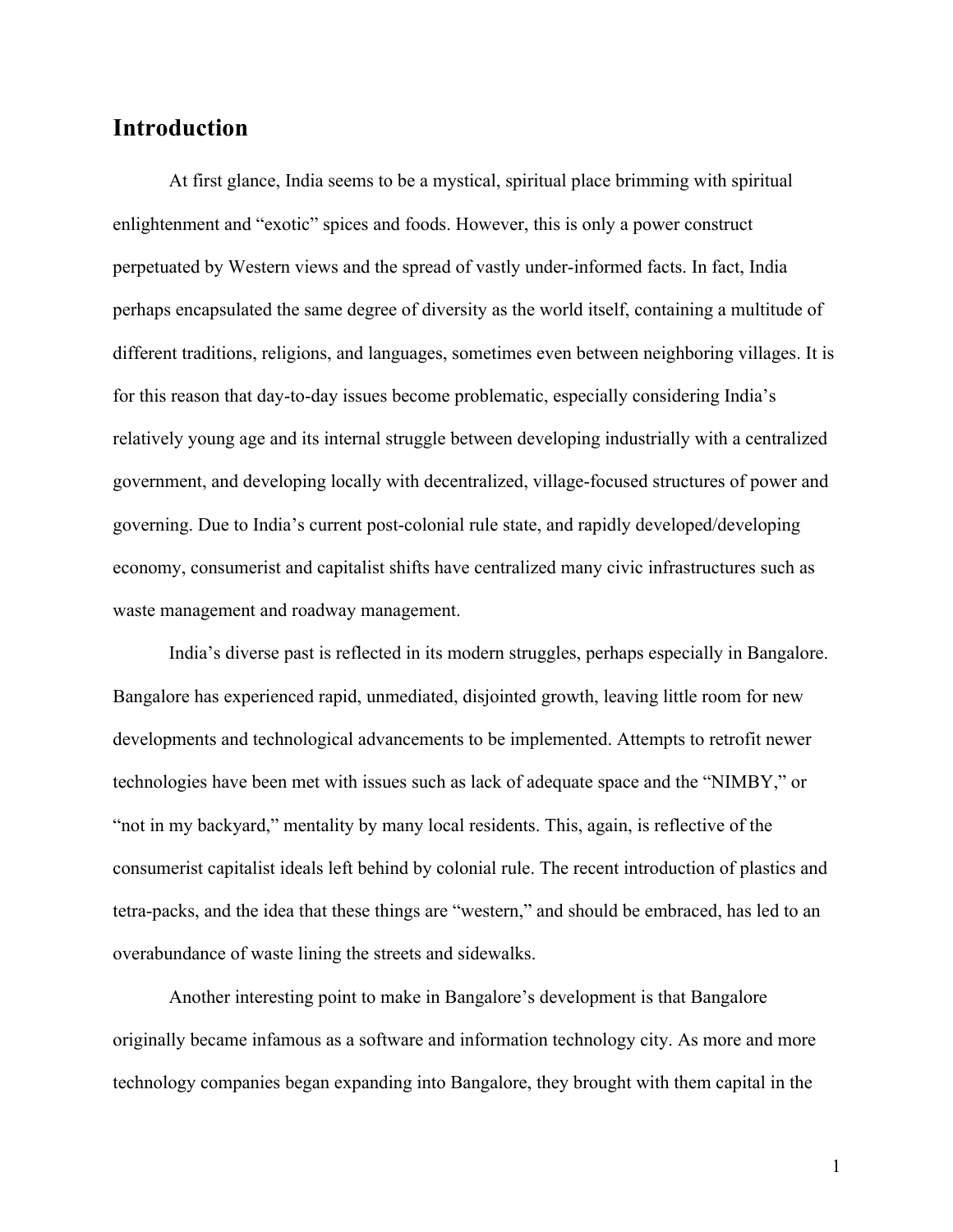form of money and manpower, as well as western ideas and notions. Anantharaman (2014) states that Bangalore's middle and upper classes, perhaps the most susceptible to Western ideals, contribute mainly to the waste management problem in Bangalore. In addition, Anantharaman (2014) believed that education and behavioral reforms should be at the forefront of solving the waste management crisis in Bangalore. Perhaps the first thing any newcomer to Bangalore will notice is these piles of garbage, often set aflame, to make room for more garbage to be dumped. In fact, Bangalore produces, on average, 3,000 tonnes of waste per day.

While civic authorities have failed to address this infrastructural issue, a number of civil society groups are leading the campaign to make the city clean. An important leader among civil society groups is the Environmental Support Group. Located in Banashankari II Stage, Bangalore, Environmental Support Group has worked diligently with the Bruhat Bangalore Mahanagara Palike (BBMP), the city's body of government dealing with civic infrastructures, as well as other NGO's, since the early 1990's to bring about change in the state of waste management in Bangalore. Through their campaign on waste segregation and better working wages for waste pickers, they have brought a new conversation of waste management in the city. My research explores the work of this organization and:

- 1. How has Bangalore's history of rapid urbanization affected waste management systems in Bangalore, if at all?
- 2. How can sustainable waste management practices be introduced in this mega city through decentralized processes especially through people's participation and civil society engagement?

Through Environmental Support Group's interventions, Bangalore has seen a dramatic increase in awareness and knowledge of waste management issues in Bangalore, and Environmental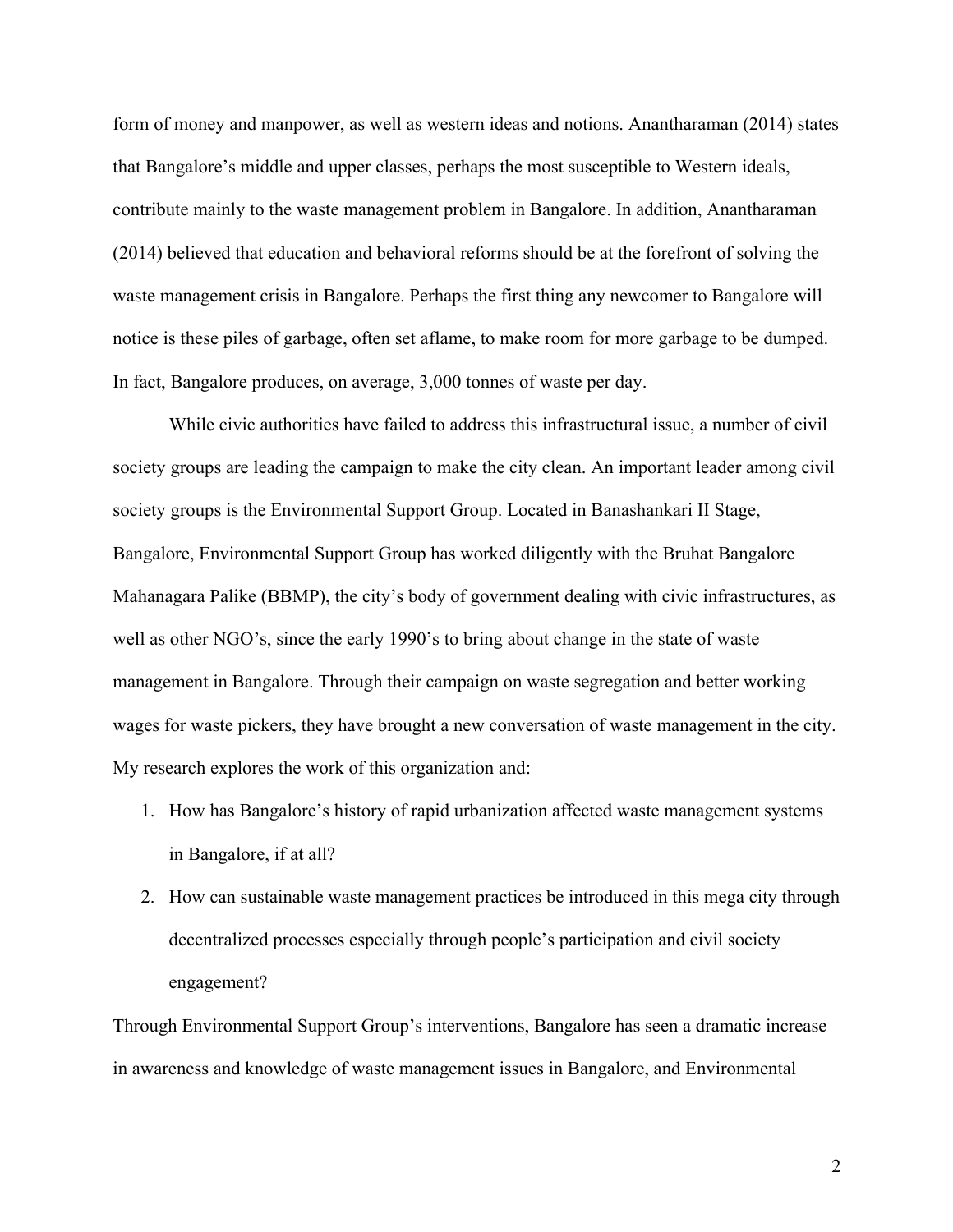Support Group is still working persistently to create more meaningful, impactful, intentional strides in the field of waste management. Through efforts in the form of educational reforms, public posters, commercials, trips to schools, and even Public Interest Litigation cases, Environmental Support Group has created meaningful change in the field of sustainable waste management.

## **Literature Review**

#### *NEW MIDDLE CLASS AND CULTURE OF WASTE PRODUCTION*

Anantharaman (2014) argues that due to India's nature as a globalizing country, it is experiencing much of the West's influence with little of the West's failsafe measures. Intensifying resource usage across the nation is leading to increased ecological harm, and Ananthataman (2014) argues that a critical analysis of modern Indian culture with an emphasis on questioning its westernization is necessary to ensure sustainability and stability. Ananthataman (2014) also weaves together the issues of sustainable waste management, class/caste, and increasing consumerism and westernization, especially among the city's middleand upper-class members, by critically assessing waste production among these populations and gauging how effective various methods towards sustainable waste management have been.

Ananthataman (2014) details suggestions on how the residents, domestic helpers, and hired waste management workers can embrace eco-friendly attitudes and policies to bring sustainable waste management into the city of Bangalore by utilizing case studies on residential waste management, and institutionalized waste management (and its flaws and benefits).

Bangalore exists at the intersections of consumption, urbanization, and globalization. The middle class of Bangalore has a unique set of behaviors and consumption patterns that make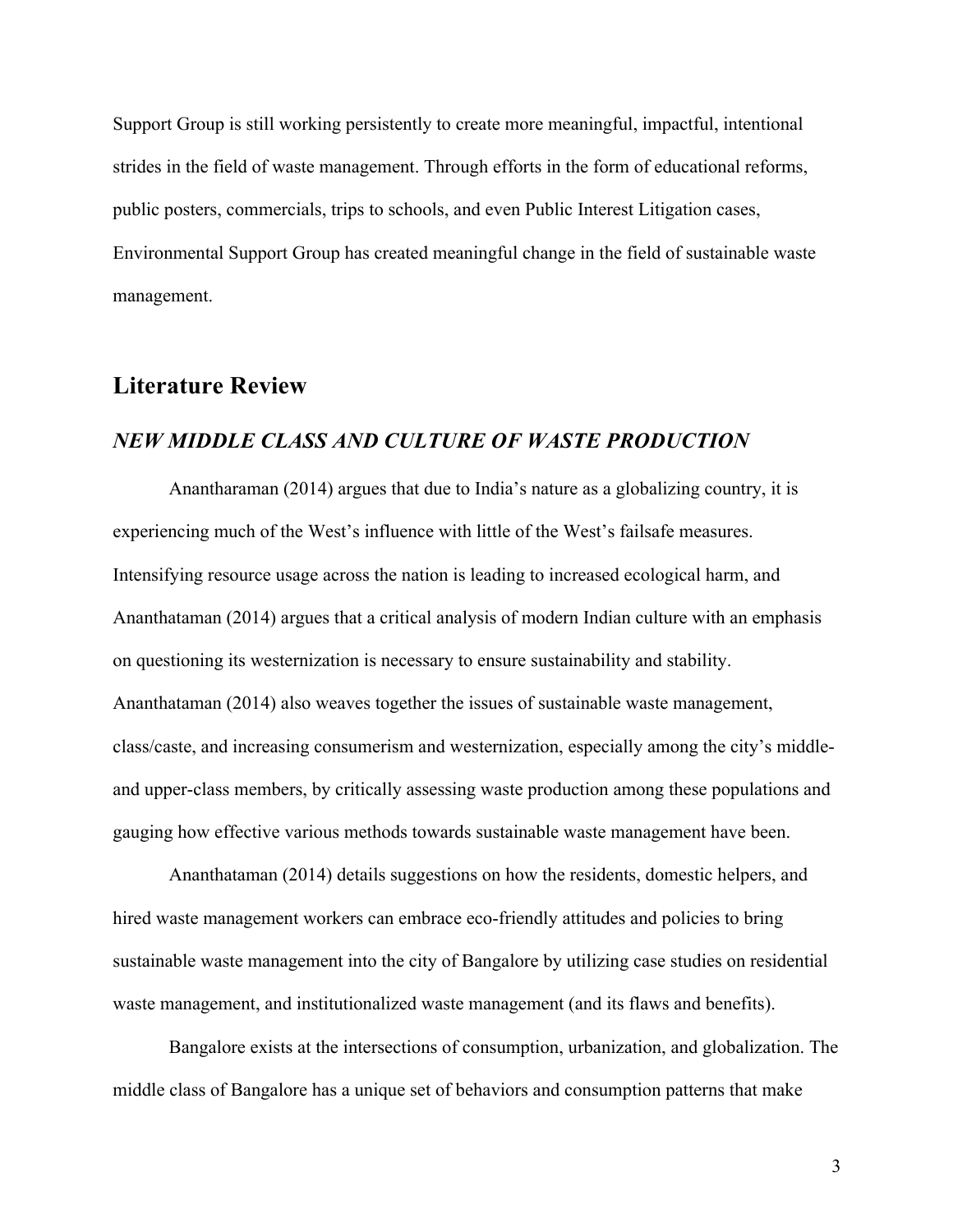them susceptible to Western ideas and practices. This, combined with Bangalore's perceived lack of infrastructure, leads to an overabundance of municipal solid waste. In order to more sustainable manage waste, Ananthataman (2014) argues that behavioral changes are at the forefront of the battle. This has been executed extremely well by Environmental Support Group, through their efforts to educate the public and to form ward committees to further enforce proper, sustainable behaviors.

#### *WASTE PROBLEM IN BANGALORE AND IN INDIA*

Bangalore's problems with regards to waste management are not unlike other Indian cities' problems. Annepu (2012) compiled information for two years, and detailed current waste management systems in India, their affects on public/environmental health, and further, proposes new sustainable waste management systems. This report also catalogues the hierarchy of sustainable waste management, details the status of current waste handling practices in India, and takes into consideration public health/safety, water pollution, soil pollution, and climate change.

Annepu (2012) suggests a holistic approach to waste management: solve current problems utilizing social science and natural science tools, while working towards prevention of further complications in the future. In the past, waste was never an issue because everything used in India came form the earth and was fairly bio-degradable. In addition, people would use every bit of a resource before throwing out any inert materials. With the advent of plastics and the view of plastic as a "western ideal," municipal solid waste has greatly increased but the recycling and dry waste management practices in India have not developed as rapidly as consumption patterns.

As Annepu (2012) suggests, India has four options: 1) Address solid waste management as an overall issue, 2) Reduce municipal solid waste's impact on the environment and on public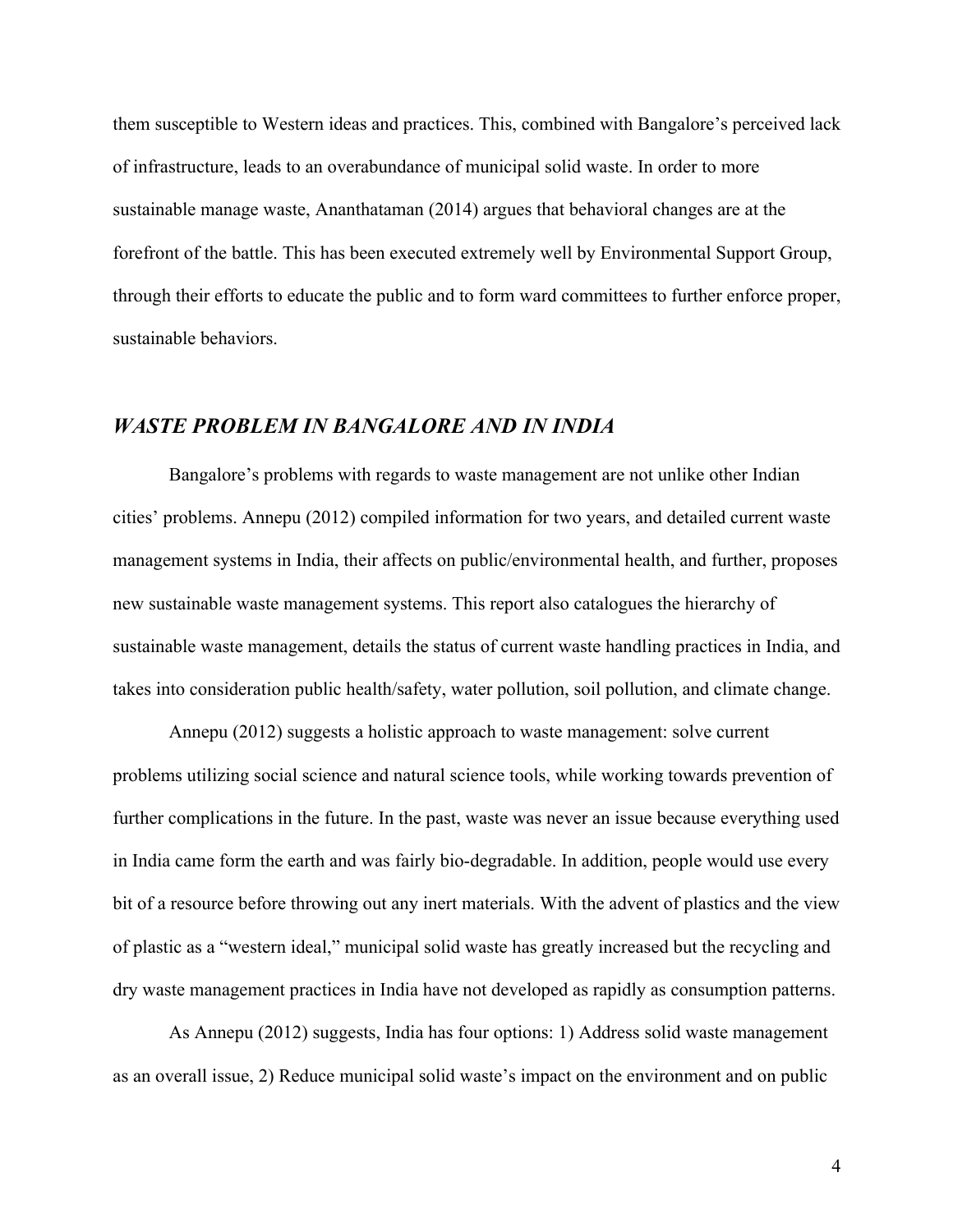health, 3) Reduce consumption, and/or 4) be more economically feasible with production and waste management practices. Any of these options would likely prove extremely useful.

Chanakya (2008) identifies multiple causes of Nitrogen emissions in the city of Bangalore, mostly stemming from sewage systems, decentralized soak pits, septic tanks, and open defecation. Chanakya (2008) then proposes how to better manage these Nitrogen sources. Chanakya (2008) extemsively critiques contemporary waste management and propose new ideas on how to more sustainably manage waste in Bangalore, namely how to manage waste better with regards to water purity and security. Water purity and secrutiy is perhaps the greatest concern when discussing waste management, because improper waste management is a large contributor to water pollution, and especially in larger cities, becomes a pertinent concern (Chanakya, 2008).

According to Chanakya (2008), three main ways of better managing human-produced waste are proposed. 1) Move the waste to sewage or soak pits, where they may be anaerobically digested and utilized afterwards in various fertilizers, 2) transported out of the city for the purpose of composting, and then to fertilizers, and/or 3) deposited in open, arid spaces where they may be dried and ingested my "micro-fauna/flora subsequently." Utilizing this waste in fertilizers can help greatly increase crop yields and reduce strains on local farmers, and even tribal peoples who survive mainly off of kitchen gardens (Chanakya, 2008).

Many Indian cities have completely retrofitted their waste management systems, with great success. Singh (2015) highlights the successes that some Indian cities have had with overhauling their waste management systems and implementing new procedures, regulations, and infrastructure related to sanitation and waste management. Singh (2015) largely details modern views of waste management and in elaborating on current ideas. In addition, Singh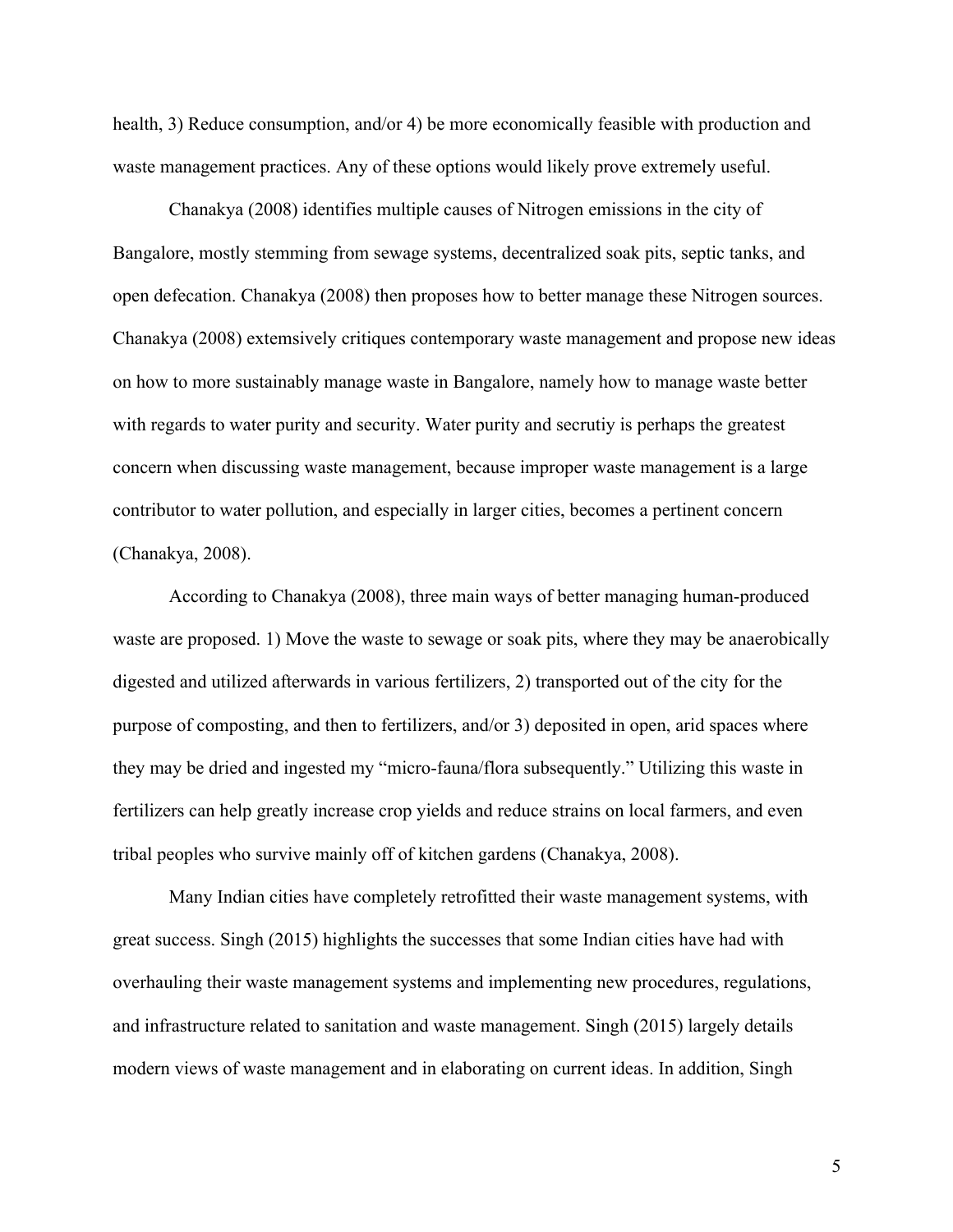(2015) analyzes and critiques modern waste management techniques in Bangalore and in India as a whole (including door-to-door collection and segregation), and looks at policies and regulations regarding waste management.

Door-to-door collection and segregation, as well as decentralized waste management systems, have been especially effective in the case studies conducted by Singh (2015). Some wards even managed to achieve zero-waste, and zero-landfill, status (Singh, 2015). When the ward committees (or comparable entities) are effective and efficient in their educational efforts and the actual waste management, the cities/villages benefitted greatly (Singh, 2015). These efforts are being mirrored by Environmental Support Group and their efforts towards creating truly sustainable wards and ward committees.

Waste management is more than advanced technologies and energy production; education, legislation, and the social/cultural side of the issue also need to be taken into account. Tripathy (2015) details various regulations that should be put in place in India, in order to get a better handle on solid waste management. Tripathy (2015) goes through various types of waste, looks at how they're currently handled, and suggests improved ways of handling these types of waste. This is useful in generating ideas for moving forward with sustainable waste management in India. For example, improved methods for biomethanization, composting, and other green energy methods that help convert inert waste into usable energy.

The framework for waste management regulation is based in sustainable development and in holding the source accountable for any consequences. However, in practice, these precautions are usually disregarded on a local level and are only implemented on a corporate level. For example, regulations are in place to limit emissions and control water/air/soil pollution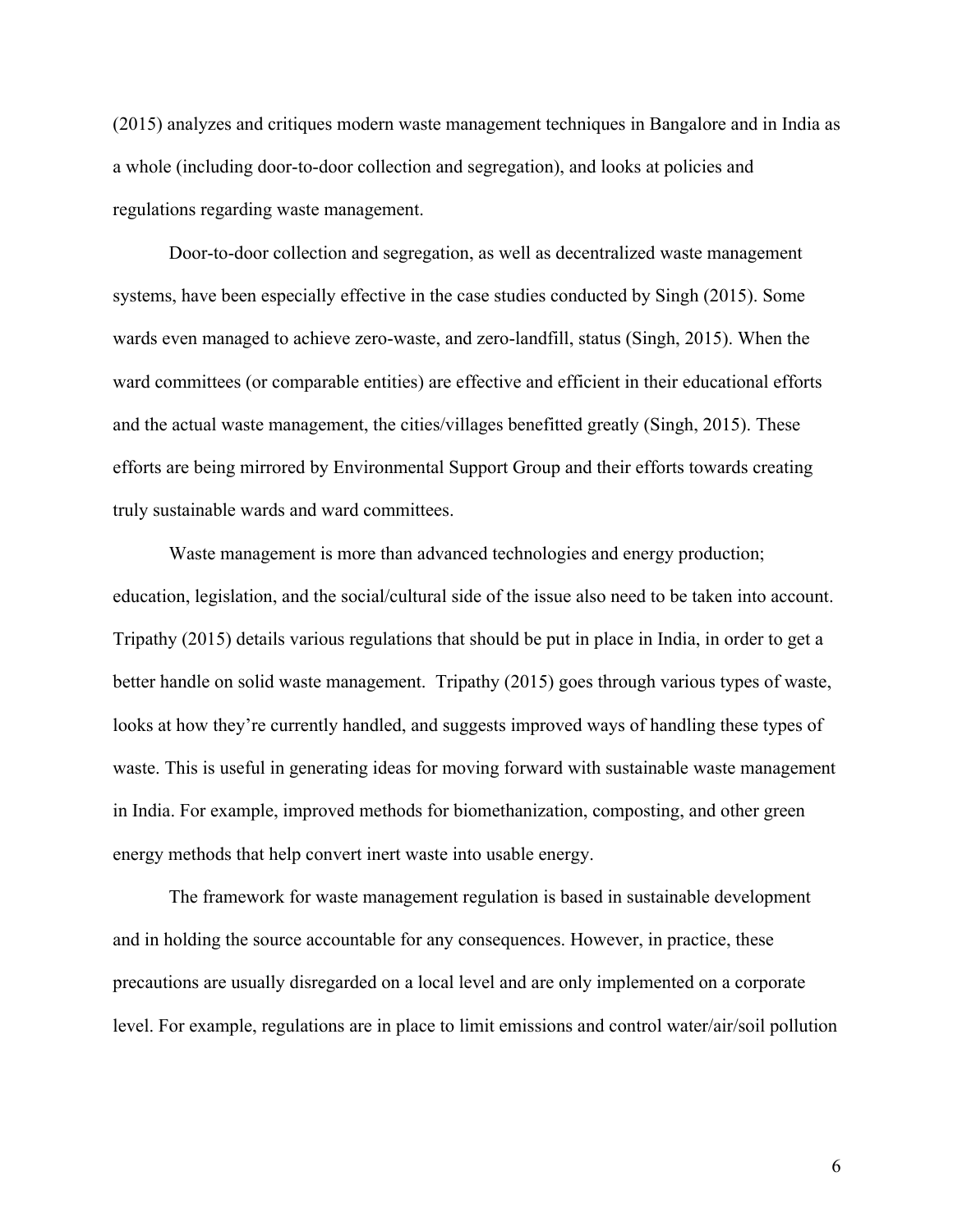in industries, but local waste management, although in possession of various regulations, usually is mismanaged or undermanaged (Tripathy, 2015).

New movements towards corporate responsibility have made way for newer regulations at local levels, but this movement will only be successful following successful education and information dissemination efforts.

## *ENVIRONMENTAL, SOCIAL, ECONOMIC, AND HEALTH IMPACTS*

Improper waste management can, and has, led to great environmental, social, economic, and public health disasters. Annepu (2015) recounts 4 different strikes/outbreaks related to improper solid waste management in India – Vilappilsala, Kerala; Bangalore, Karnataka; Kolkata, West Bengal; and Srinarar, Jammu & Kashmir. Due to improper waste management in Thiruvananthepuram, the state capital of Kerala, waste generated in Thiruvananthepuram is dumped at a site in Vilappilsala Village. Respiratory illnesses have increased due to this improper waste management, and water purity has plummeted. As a result, the President of Vilappilsala Village went on a hunger strike against the Mayor of Thiruvananthepuram (Annepu, 2015).

A similar issue in Bangalore led to the municipal commissioner of the city being replaced to specifically address the mismanagement of municipal solid waste. In another similar situation regarding improper solid waste management, Kolkata, the state capital of West Bengal, experienced a Dengue Fever outbreak. This is likely due to rainwater accumulating in nonbiodegradable waste, providing a nesting ground for mosquitos. This makes mosquitotransmitted diseases much more prevalent and likely to happen (Annepu, 2015).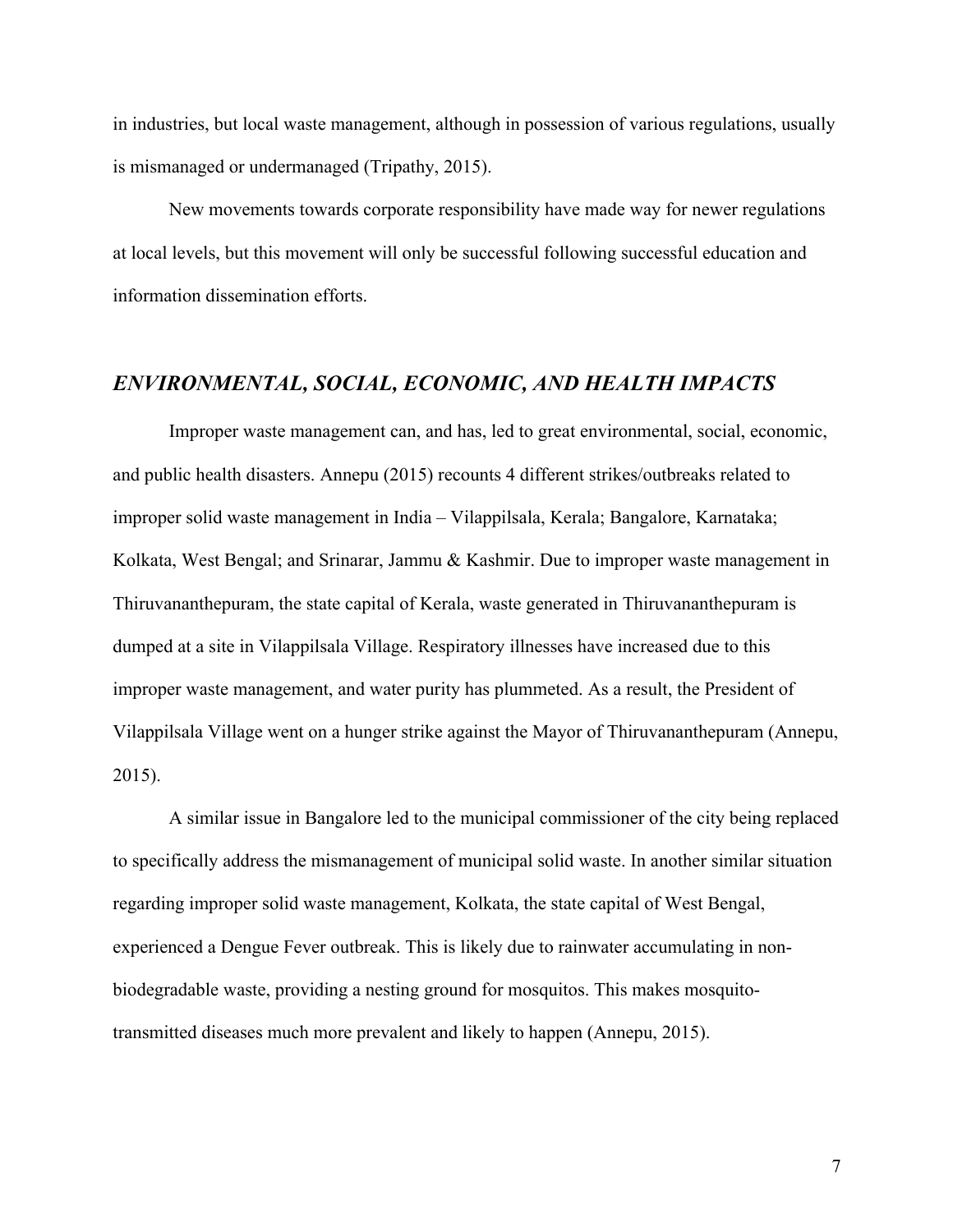Improper waste management doesn't just lead to insect infestations; stray dogs, an issue across many developing countries, is only exacerbated by improper waste management. In Srinagar, the summer capital of the state of Jammun & Kashmir, the stray dog population has increased, correlated with an increase in roadside trash, an important food source for these stray dogs (Annepu, 2015).

Improper municipal solid waste management can lead to innumerable public health issues, many of which will lead to a "domino effect" and will snowball into each other, creating massive public health issues. Public protests have been moderately effective, but large-scale overhauls of the waste management systems across India will be required before significant headway can be made. Education and decentralization have proven effective in the past (Annepu, 2015).

## *CITIZENS' ISSUES*

Waste management is as much a city's issue as a citizen's issue. The people's ways of thinking and behaving adequately reflects the values and culture of both their city/village, and by extension, their nation; regardless of the layers of culture, growth, and history. Devadula et al. (2015) accurately details the evolution of sustainable thinking, and then applies it to modern day sustainable waste management. By conducting a literature review on available literature, and then conducting real-life surveys in South Indian cities, Devadula et al. (2015) combines an international framework with an Indian perspective, and proposes a technological approach, using technology to innovate within the home and begin sustainable waste management at one of its largest sources. For example, Devadula et al. (2015) proposes utilizing less water-intensive toilets, and improving sewage transportation methods, this reducing the issue in homes and on a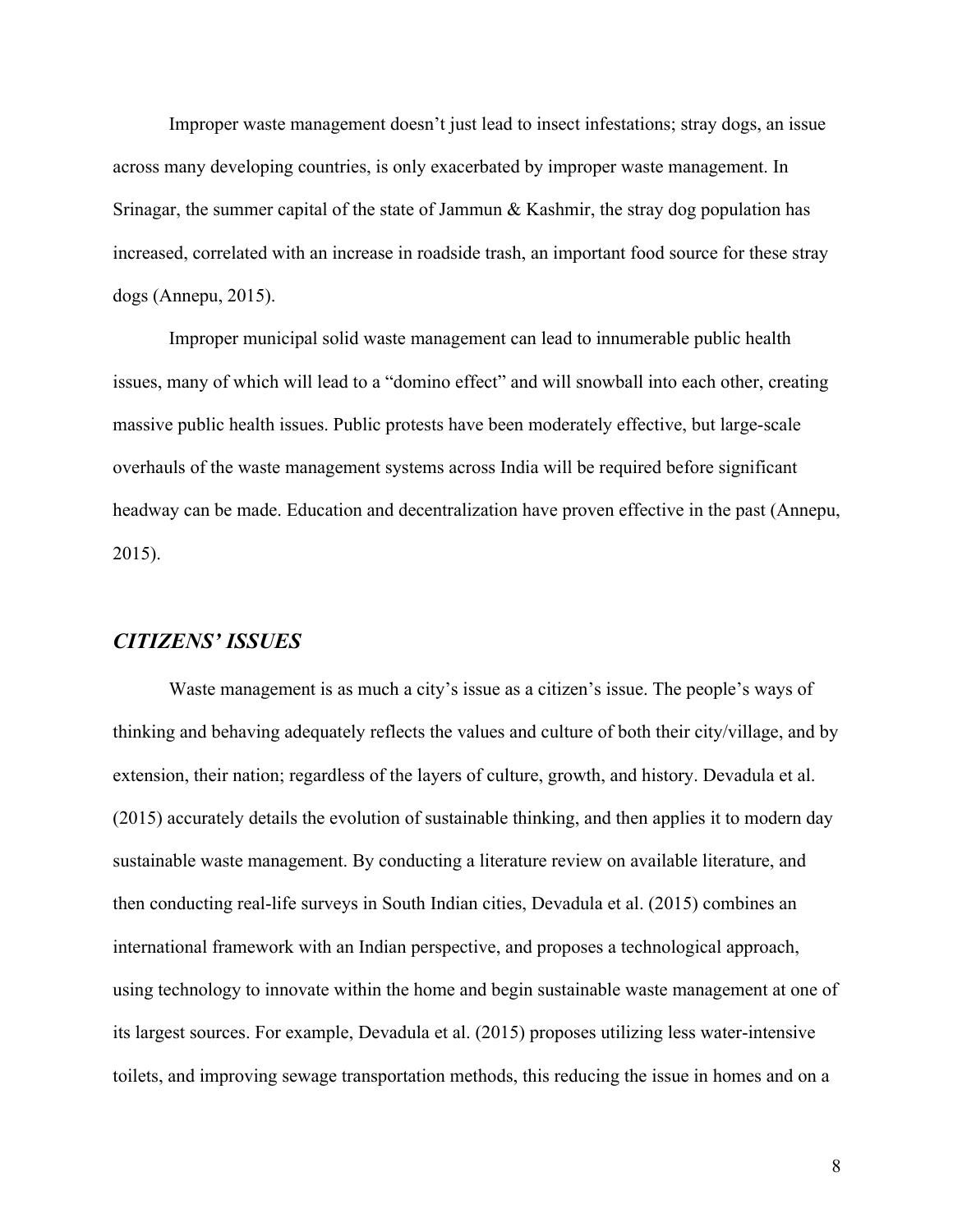societal scale. This is important research, because it specifically targets Bangalore. Bangalore generates 3000 tonnes of waste per day, 70% of which is organic; by restructuring the waste management system from every aspect – including the household – organic waste and nonorganic waste can be significantly reduced. This waste generation is extremely indicative of the western patterns of consumption perpetuated by consumerism and capitalism (Devadula et al., 2015; Anantharaman, 2014).

Caste also comes into play when discussing waste management in India. George (2014) recounts a journalist's experiences exploring how caste and waste management are intertwined, mostly by examining Dalit occupations with relation to waste management and removing human excrement. George (2014) precisely analyzes how caste structures have hindered the evolution of sustainable waste management in India. According to George (2014), we must first restructure caste's role with relation to waste management. By legitimizing and incentivizing this work, dignity and humanity will be restored to the job and the caste, and waste management at that level will greatly improve. Due to casteism in the past, certain castes, specifically those that work with waste, are looked down upon in society. They are seen as lower than the lowest because they with trash and human/animal waste, which dehumanizes both that caste and those jobs. This dehumanization, coupled with rampant consumerism and capitalism, leads the Indian middle and upper classes to see waste management as a problem for the "other" to deal with (George, 2014).

However, it is also important to note that caste structures have already changed in much of urban India. As foreign trade and economics become more and more relevant, the idea of class vs. caste has begun to emerge. Although both still play large roles, urban Indians are often places in a societal hierarchy based on economic class (wealth, income, etc.) rather than traditional caste (based on traditional Hindu beliefs). With this advent, the intersections of class, caste, and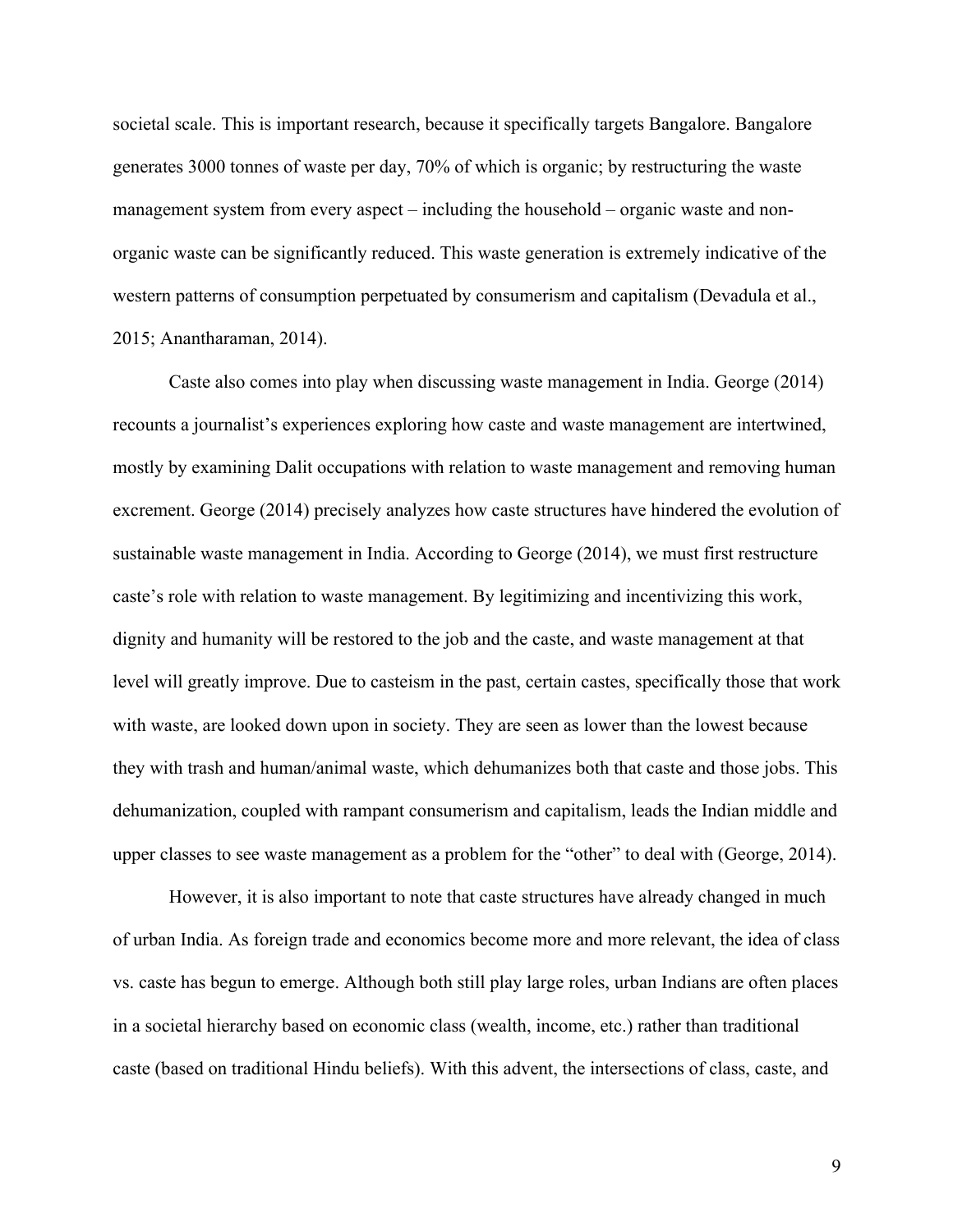technology add the unique burden to certain individuals in urban India of having to navigate their caste being subverted by their class, yet still having to survive with or without technology depending on the situation (George, 2014).

Waste management, citizens' issues, and casteism, also tie into environmental concerns. Nagendra (2012) successfully established an introductory structure as to how and why sustainable waste management is important. By cataloguing "A Tale of Two Lakes," the story of how damming lakes/rivers in and around Bangalore has led to increased water shortages and has instigate water pollution, Nagendra (2012) analyzes the effects of unsustainable waste management and launch into citizens' rights movements with regards to water and waste.

Although Environmental Support Group primarily works with waste management legislation, much of their work has focused around lakes and water bodies, as these are greatly affected by improper waste management. Lakes in Bangalore have undergone much pollution in recent years, which has greatly affected the migration and reproductive patterns of local species of birds and reptiles that live in/near these lakes.

# **Research Questions**

In order to guide the framework of my independent field research project, I focused on the following questions when conducting my literary research and when structuring my interviews :

- 1. What are current sustainable interventions with regards to waste management that are currently happening in Bangalore?
- 2. How has Bangalore's history of rapid urbanization affected waste management systems in Bangalore, if at all?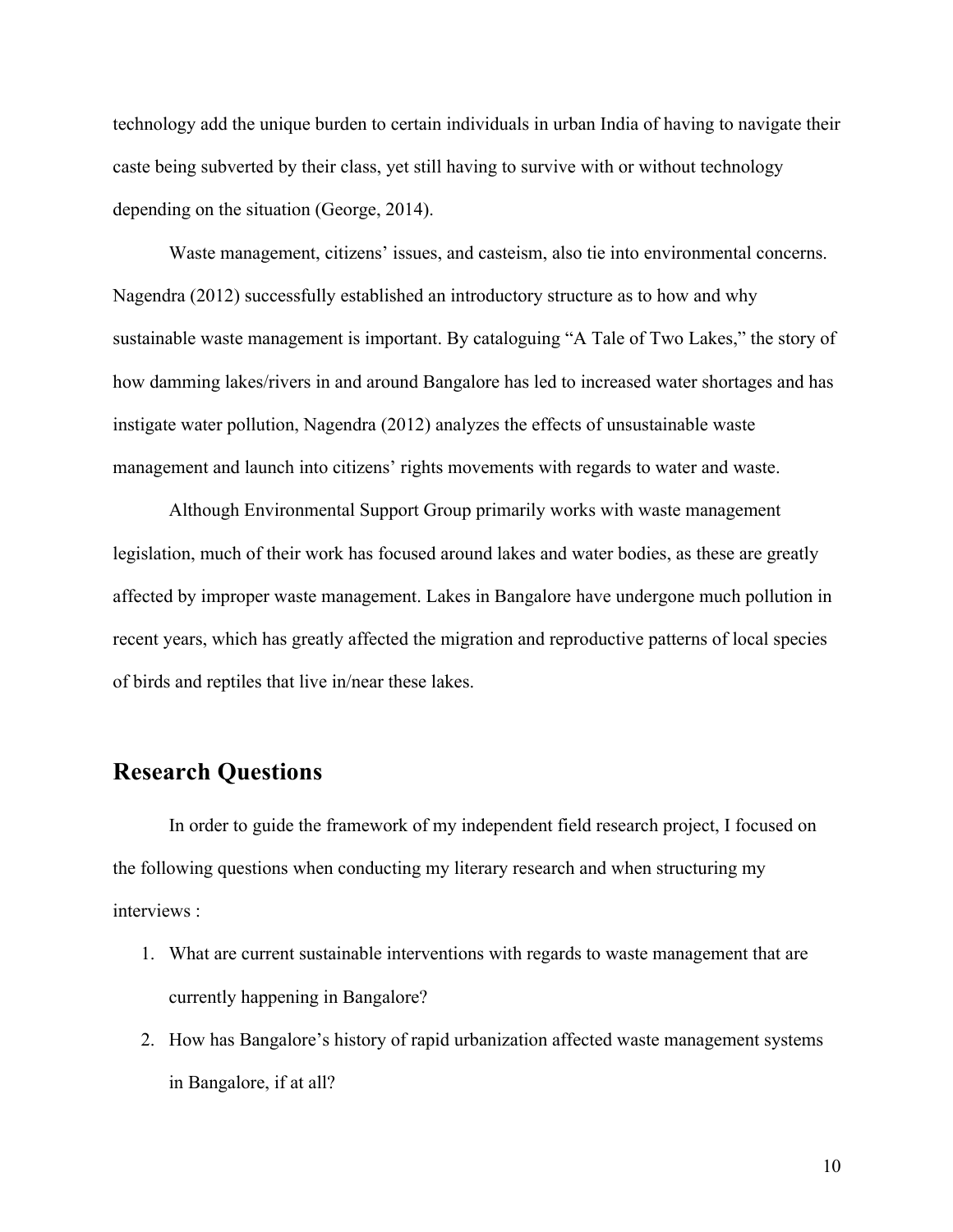- 3. What societal and/or developmental challenges face waste management in Bangalore, both with regards to conventional and sustainable waste management?
- 4. How does waste management, or lack thereof, affect natural resources in and around Bangalore, such as water, soil, air, etc.?
- 5. How can sustainable waste management address societal and developmental concerns moving forward?

By focusing on sustainable interventions, the history of conventional waste management, structural issues, and resource management, I hope to collect a holistic representation of data combining the natural and social sciences.

# **Methodology**

To understand sustainable waste management practices, I decided to study the problem and interventions through the work of a leading civil society advocacy group. Environmental Support Group. The organization is a legal advocacy group, litigates on behalf of poor citizens who are disproportionately impacted with environmental harms—especially those living near landfill sites, or those who are waste pickers etc. They also work with the municipal government to bring new regulations on waste management- such as the institution of ward committees. Govern their legal and civil society engagement, ESG seemed to be the perfect case study.

I interned with Environmental Support Group for 2.5 weeks. This internship involved close examination of some of their programs such as the formation and maintenance of ward committees, and their public interest litigation suits in the fields of waste management and green spaces in Bangalore. During this time, I assisted in interviews with dry waste collection centers, bulk generators, and the ward coordinator for Ward 182 in Bangalore. Additionally, I also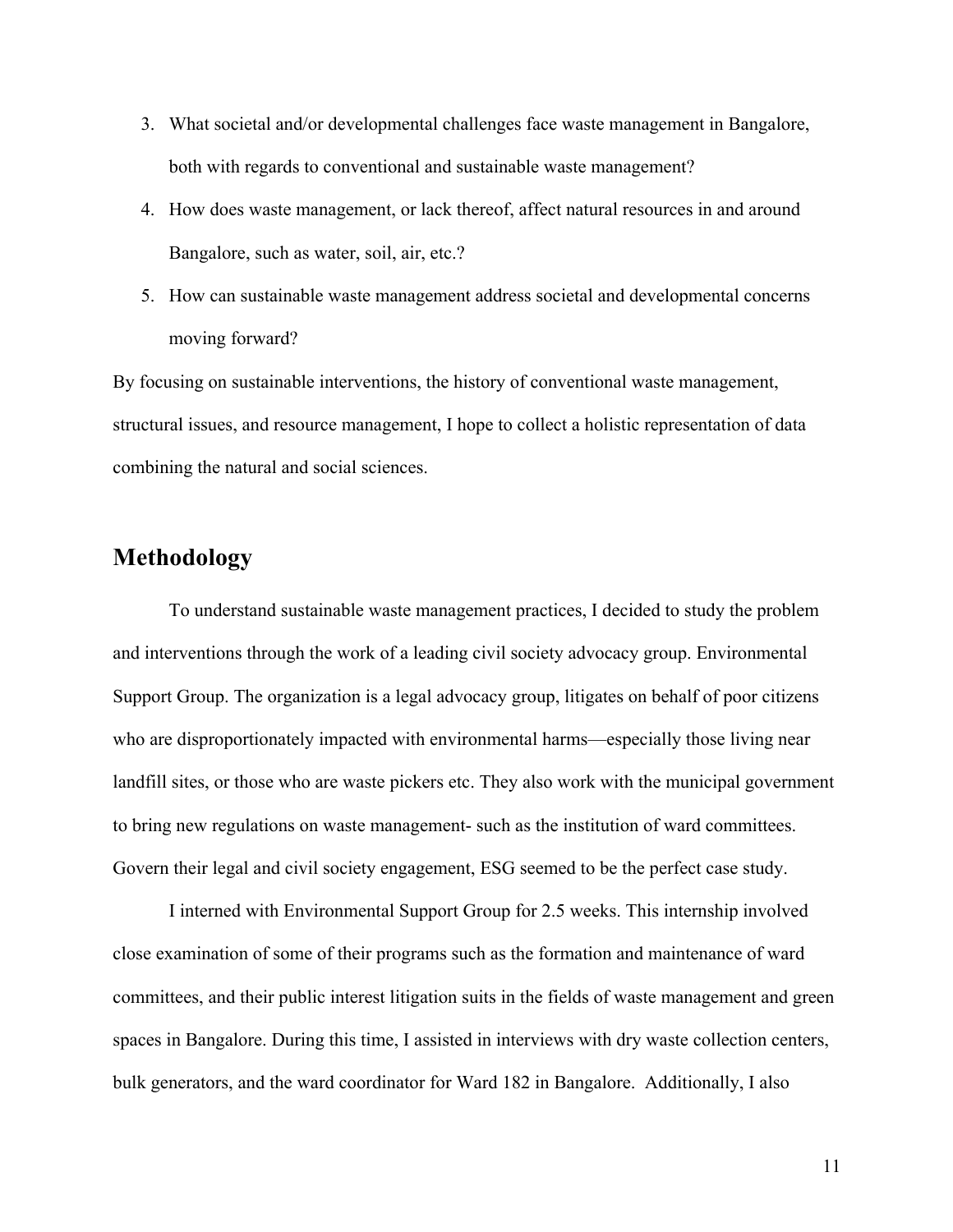interviewed three senior members of Environmental Support Group – Leo Saldhana, Bhargavi Rao, and Shashikala Iyer – about waste management in Bangalore, ESG's interventions, and where they see ESG's interventions going in the future.

Some questions I asked include:

- 1. How did you/ESG develop the ward committees for waste management? Why did only some wards participate?
- 2. Do citizens mobilize themselves to organize for sustainable waste management? If so, how? How do you work in terms of building community partnership?
- 3. How would you assess ESG's role in bringing a conversation on segregated waste management in Bangalore?
- 4. What will be the biggest challenge to sustainable waste management moving forward?
- 5. What has been the biggest *success* with sustainable waste management in Bangalore, either directly or indirectly involving ESG's efforts?
- 6. Who benefits from the current state of waste management in Bangalore? Who suffers?
- 7. What is your personal assessment of waste management issues in Urban India and how similar or different are Bangalore's issues?

## **Analysis/Discussion**

#### *Waste Management and Structural Inequalities In Bangalore*

The history of waste management in Bangalore is laden with corruption and greed. Before Environmental Support Group's public interest litigations were heard, waste was a commodity in Bangalore; private contractors that managed the waste didn't do a good job yet got paid large sums of money, and only took waste from inside the city to the outskirts of the city.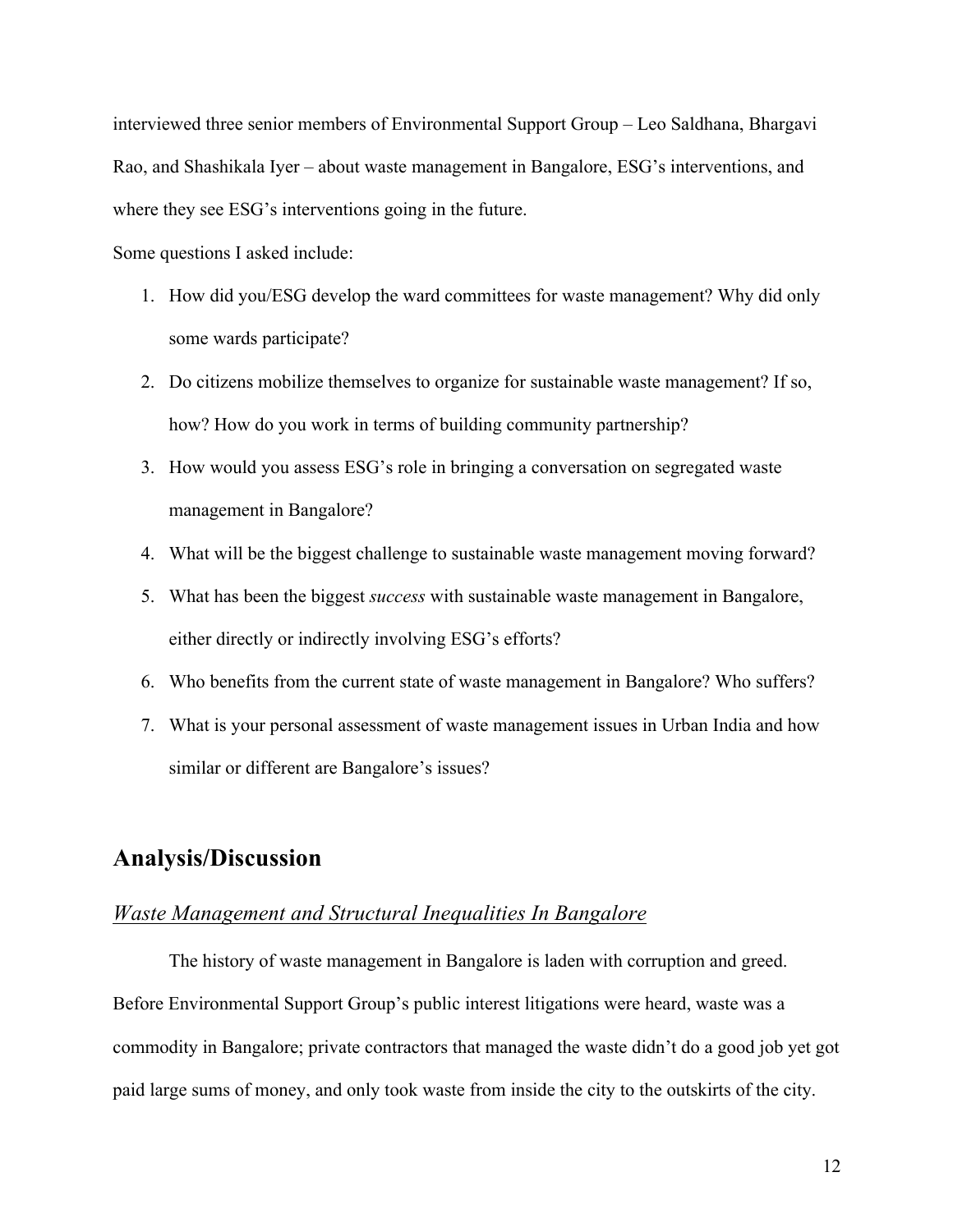This heavily impacted communities near these landfills, who still continue to suffer to this day (Rao, 2016). In fact, even still today, waste is dumped in/around communities without the wherewithal to fend for themselves (Saldhana, 2016). More often than not, wealthier communities are "cleaner," while poorer communities are where the landfills are located (Saldhana, 2016). Even the solid waste workers are not safe from harm, as they often work without health safety materials and are treated unfairly by employers and contractors by means of delayed paychecks and restricted/minimal health benefits (Iyer, 2016).

However, in order for these structural conditions to improve, much work remains to be done. First and foremost, ward committees need to organize more intentionally and efficiently to properly manage their waste. This will resolve both waste management issues and urban governance issues (Iyer, 2016; Rao, 2016; Saldhana, 2016). In addition, the Bruhat Bangalore Mahanagara Palike needs to assure that there are dry waste collection centers and composting units that are accessible to all wards. The benefits should reach all of the city, such as providing compost for community gardens, kitchen gardens, plant life lining streets, etc., in part so that wards feel a sense of pride and continue to pursue sustainable waste management (Rao, 2016).

In the past, the policy environment in Bangalore was fairly restrictive; it was hard to get things passed as a concerned citizen, and those in power only seemed to be concerned with remaining in power (Saldhana, 2016). However, more recently, people have begun to realize that waste management is an issue that affects everyone regardless of caste, class, or gender. Most major policy changes as of late have been centered on recycling and producer responsibility (Rao, 2016). Hopefully this pattern of consumer responsibility and producer responsibility will continue to create a truly sustainable waste management system in Bangalore.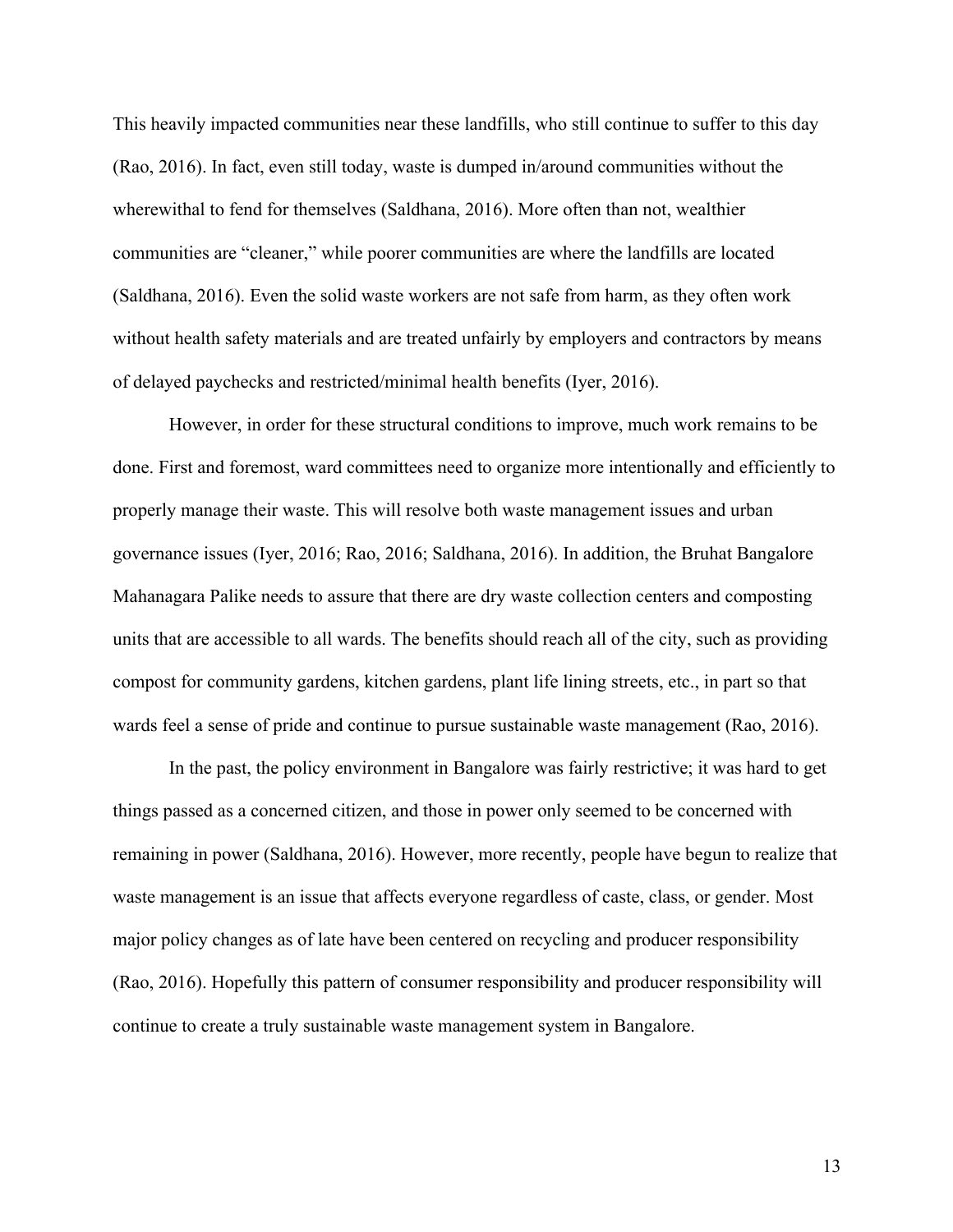## *An Overview of Environmental Support Group*

Located in Banashankari II Stage, Bangalore, India, Environmental Support Group formally originated in 1998 as a public interest litigation group focusing on environmental and social justice. Public interest litigation is the use of legal action to benefit minorities or other such groups, which may not be able to defend themselves, or to benefit the common good or the public interest. Keeping these directives in mind, Environmental Support Group specifically focuses on environmental rights and social justice. Environmental Support Group has done much work in the past with Pourakarmikas, a lower-caste group that works in waste management and segregation.

Environmental Support Group initially became involved in the solid waste management issue in the mid-1990's, when a representative from Mavallipura approached Environmental Support Group and asked for help to fight against a landfill nearby which was polluting the village's water, soil, and air. Environmental Support Group conducted a groundwater analysis, determined that the landfill's toxins were leaching into the groundwater, and thus began their public interest litigations into fighting for environmental rights with regards to waste management (Iyer, 2016). A few years later, in 1999, Environmental Support Group began working with the U.N. Development Board, in which the Indian state government was searching for non-governmental organizations to help bring awareness to waste management issues. As a result, Environmental Support Group began working with solid waste workers such as rag pickers and pourakarmikas, training them on how to segregate waste and educating them on their rights as workers (Rao, 2016).

Environmental Support Group's main idea is that "resource recovery must become a praxis and not an afterthought" (Saldhana, 2016). By doing this, Environmental Support Group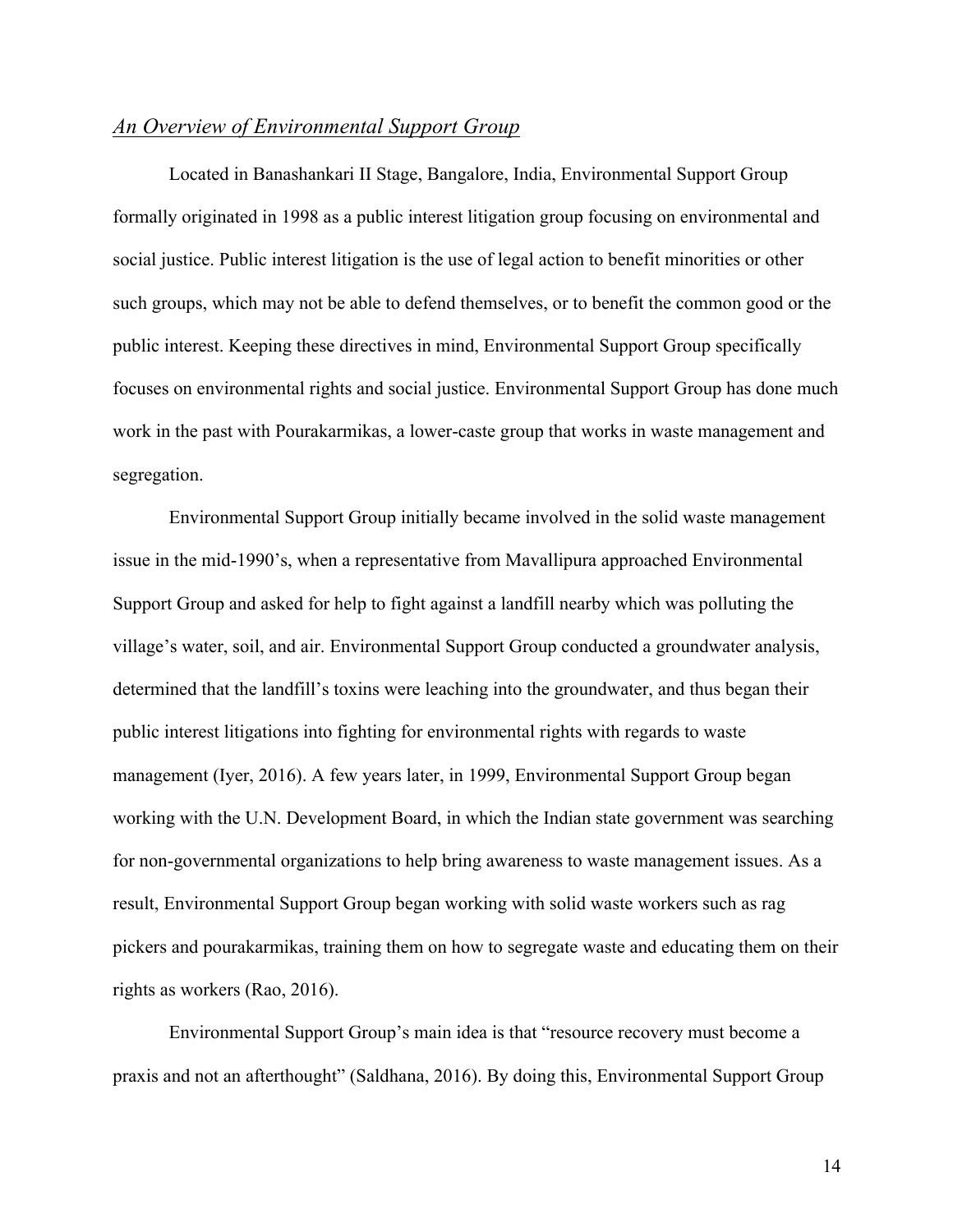can help to ensure the health and safety of those in Bangalore for generations to come. In addition, by recovering resources first and making it a priority, maximum resources are recovered, meaning maximum resources can be utilized for energy generation, composting, or other waste management initiatives. When resource recovery is an afterthought, not every resource is recovered. In addition, as an afterthought, it is hard to retrofit waste collection methods; as a praxis, these methods are designed with resource recovery in mind.

Since its origin, Environmental Support Group has worked diligently on remedying the current state of waste management in Bangalore. Environmental Support Group was at the forefront in the fight to establish wards and ward committees, and continues to support these initiatives today by continuing to educate the public on waste segregation and why wards are important.

## *Creation/Implementation of Wards and Ward Committees:*

Environmental Support Group initially began establishing ward committees as a result of a Karnataka High Court ruling, because the High Court realized that without decentralization of power and the establishment of ward committees, greed and corruption would continue to run rampant.

In fact, all of the Environmental Support Group members that I interviewed independently stated that greed, among other issues such as ineffective leadership and poor resource distribution, plays a large part in why ward committees have had some successes but not as many as originally foreseen (Iyer, 2016; Rao, 2016; Saldhana, 2016). Although wards may seem to work in theory, in practice, there are no solidified rules for ward committees to follow;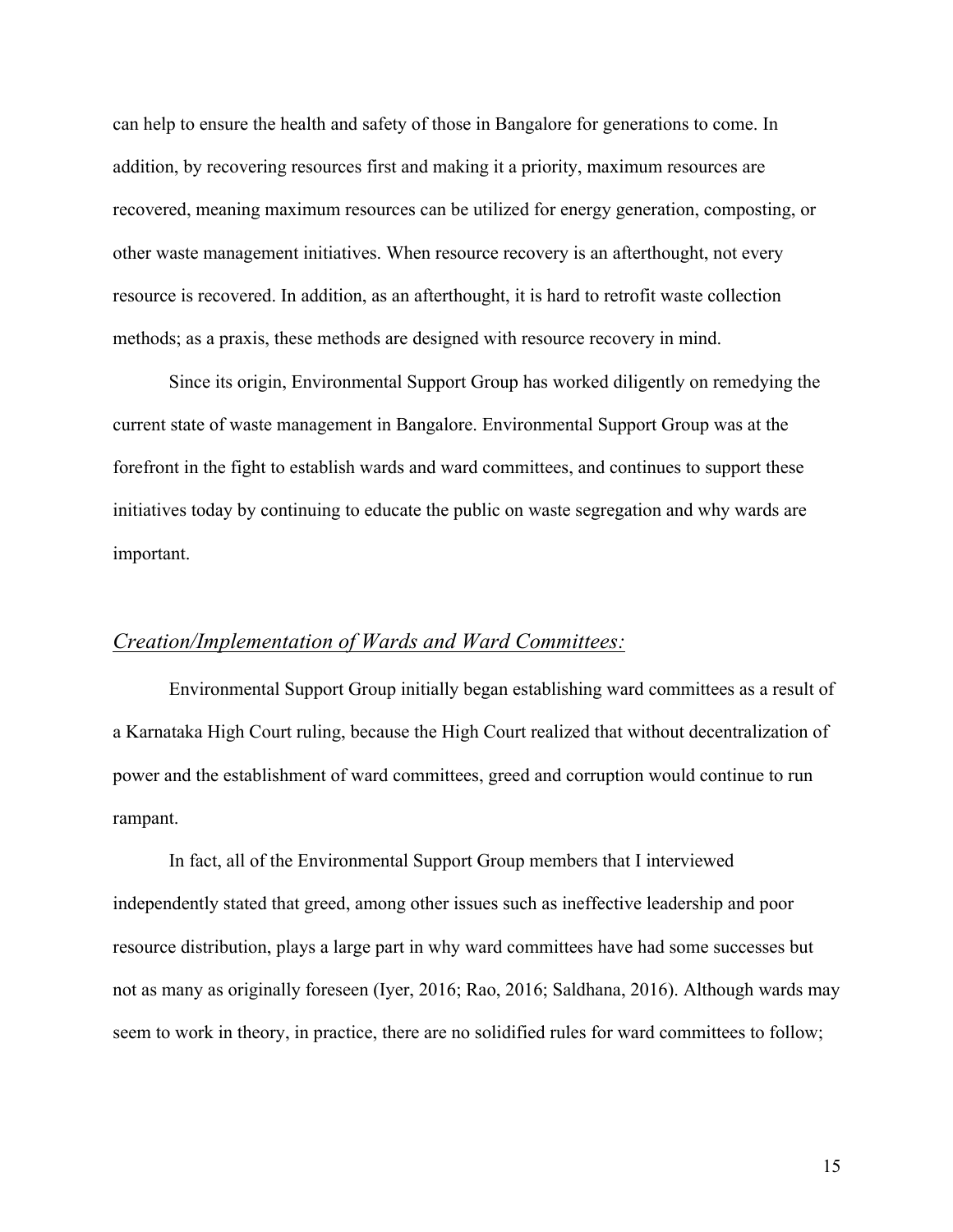there are 18 functions of wards, including fire management, waste management, and lake management, but there are no concrete protocols as of yet (Saldhana, 2016).

One of the main tenants of effective sustainable waste management, in Environmental Support Group's eyes, is the decentralization of power among municipal solid waste collectors and processors. Environmental Support Group believes that decentralization will be the most effective methods, because centralized waste management is inherently flawed in Bangalore. In the past, one organization controlling all of the waste would rarely pick up the waste, and when they did, it would just be shuffled from one place to the next. A decentralized system, where the responsibility to manage waste is ultimately in the people's hands, puts the responsibility on them, thus ensuring that waste is managed effectively. As a result, 198 municipal wards were created. Each ward is charged with managing their own waste to the greatest extent possible, meaning that each ward must process their wet (food), dry, and bio-medical/hazardous waste on its own, before disposing of it in the most efficient way possible. Dry waste collection centers exist in most wards to separate out dry waste into categories such as plastics, glass, metal, etc., which either become recycled or sent with the rest of the inert materials to landfills. Wet waste is to be composted or to undergo biomethanization in an attempt to provide Bangalore with "greener" energy. This idea of waste management allows for waste to be recycled into something useful. Inert dry waste is disposed of safely, while some dry waste can be recycled, and wet waste can be used for recycling. By separating waste at the source, waste is managed and processed more effectively, as shown by Singh (2015). When villages and cities "buy in" to the decentralized waste management system, resource recovery and "green energy" generation greatly increase.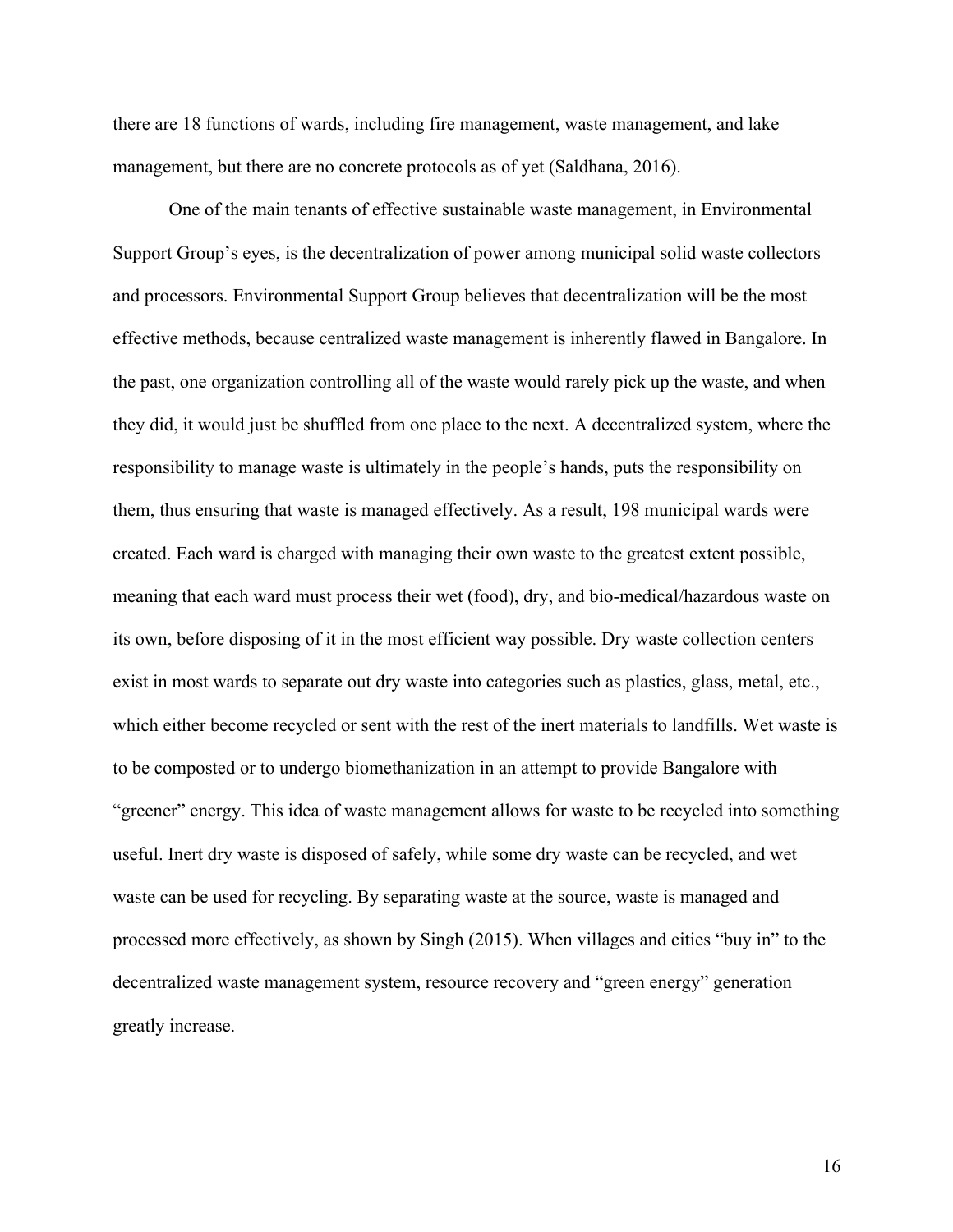However, there is a small deal of controversy and perplexity surrounding dry waste collection centers. In an interview with one dry waste collection center, the Environmental Support Team and I learned that even though that particular dry waste collection center was situated in Badmanavhanagar, it was the designated collection center for Hosakere Halli. More often than not, dry waste collection centers are not situated in the ward that they serve, making it difficult for the dry waste to reach its designated collection center.

Various different organizations run these dry waste collection centers, ranging from nongovernmental organizations to the BBMP (Bruhat Bangalore Mahanagara Palike, the governmental organization responsible for civic infrastructures in Bangalore) to private organizations. Depending on which organization is training you, you may or may not be equipped with adequate knowledge to segregate materials, and you may not even be given proper health and safety equipment such as gloves or protective eyewear. At a second dry waste collection center, the workers did not possess health and safety equipment, and dealt with biomedical waste that was improperly segregated into dry waste. Wards and their results work in theory, but much regulatory work remains to be done in ensuring high efficiency and worker safety.

Despite these challenges, citizen mobilization is one of the only approaches that has been successful. Through education from Environmental Support Group and other similar organizations, citizens become aware of the issues facing their community and are encouraged, and inspired, to take action. The current project is working with Bangalore's Pollution Control board to develop a program to educate wards on how to limit their carbon footprints and reduce pollution in and around Bangalore (Rao, 2016; Saldhana, 2016).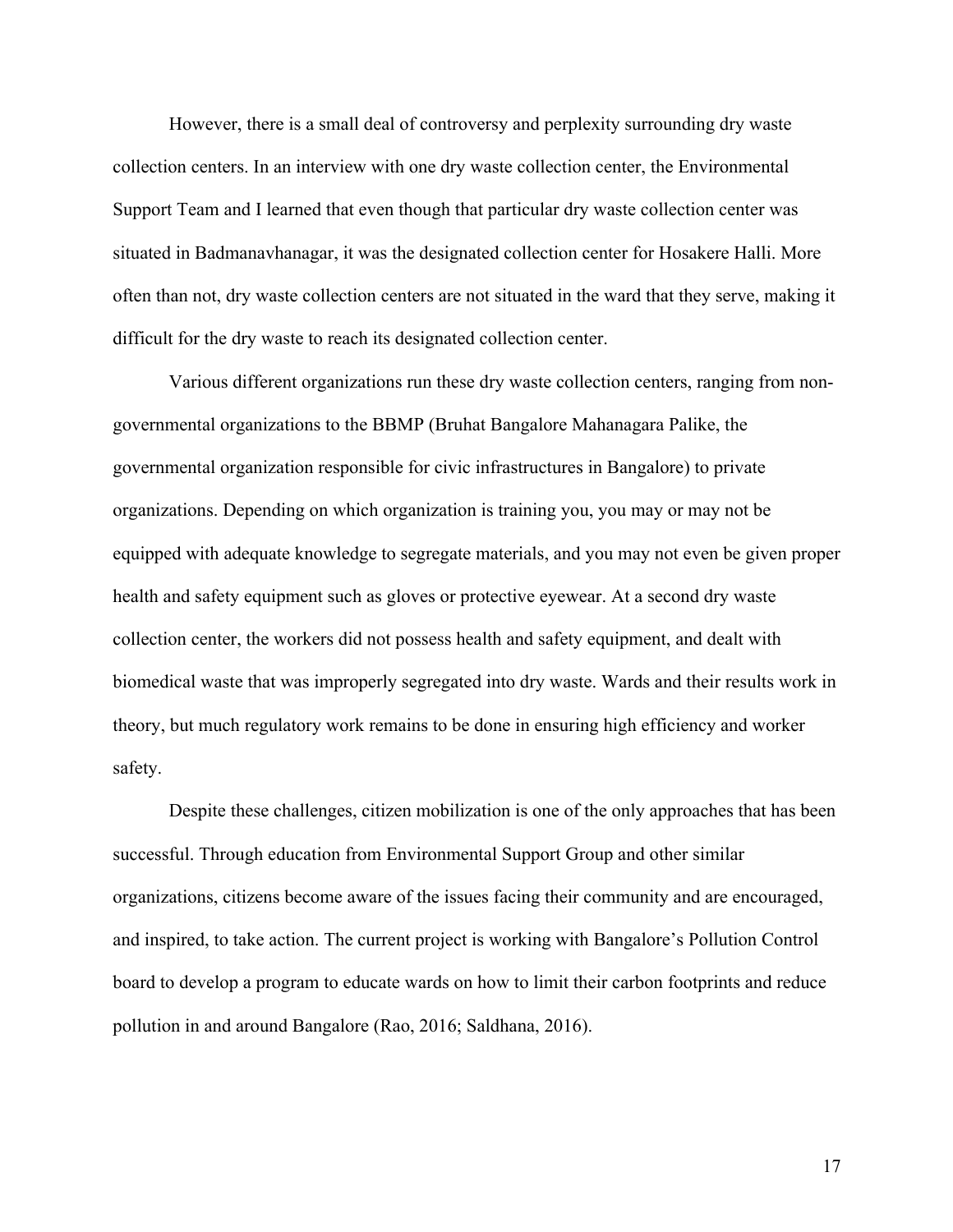The longer that the ward system is in place, the more that the public is beginning to realize that the issue of waste management is a *ward* issue, not a *city* issue. Due to Environmental Support Group's outreach, there has been a tremendous increase in citizen participation in waste segregation and ward committee activity; however, at the same time, some people still don't understand ward committee functions or why they exist in the first place (Rao, 2016). Since ward's are in control, they move at their own pace. Oftentimes, ward activity is correlated to income. Wards with higher incomes often have more free time with which to civically engage with their community (Iyer, 2016).

At present, it seems like ward committees have come a long way from where they began, and certainly have greatly improved the state of waste management in Bangalore, but a great deal of work remains to be done. Largely, this work resides in the segregation of waste in residential and bulk generators. One of Environmental Support Group's largest initiatives has been the campaign to begin segregating waste in Bangalore.

Ward committees are essentially epitome of decentralized waste management. By putting the power in the individuals' hands, the issue becomes their own. Centralized waste management in Bangalore, in the past, has been highly ineffective; rampant greed and corruption made the process inefficient and at times detrimental to Bangalore as a whole (Saldhana, 2016). By having decentralized waste management, with some oversight from the BBMP and assistance from NGO's, education and door-to-door collection are slowly becoming more and more streamlined, and as waste management methods continue to improve, and cultural norms and values shift away from a culture of consumerism and capitalism, waste management issues, and by extension, water/soil/air in Bangalore will slowly begin to improve.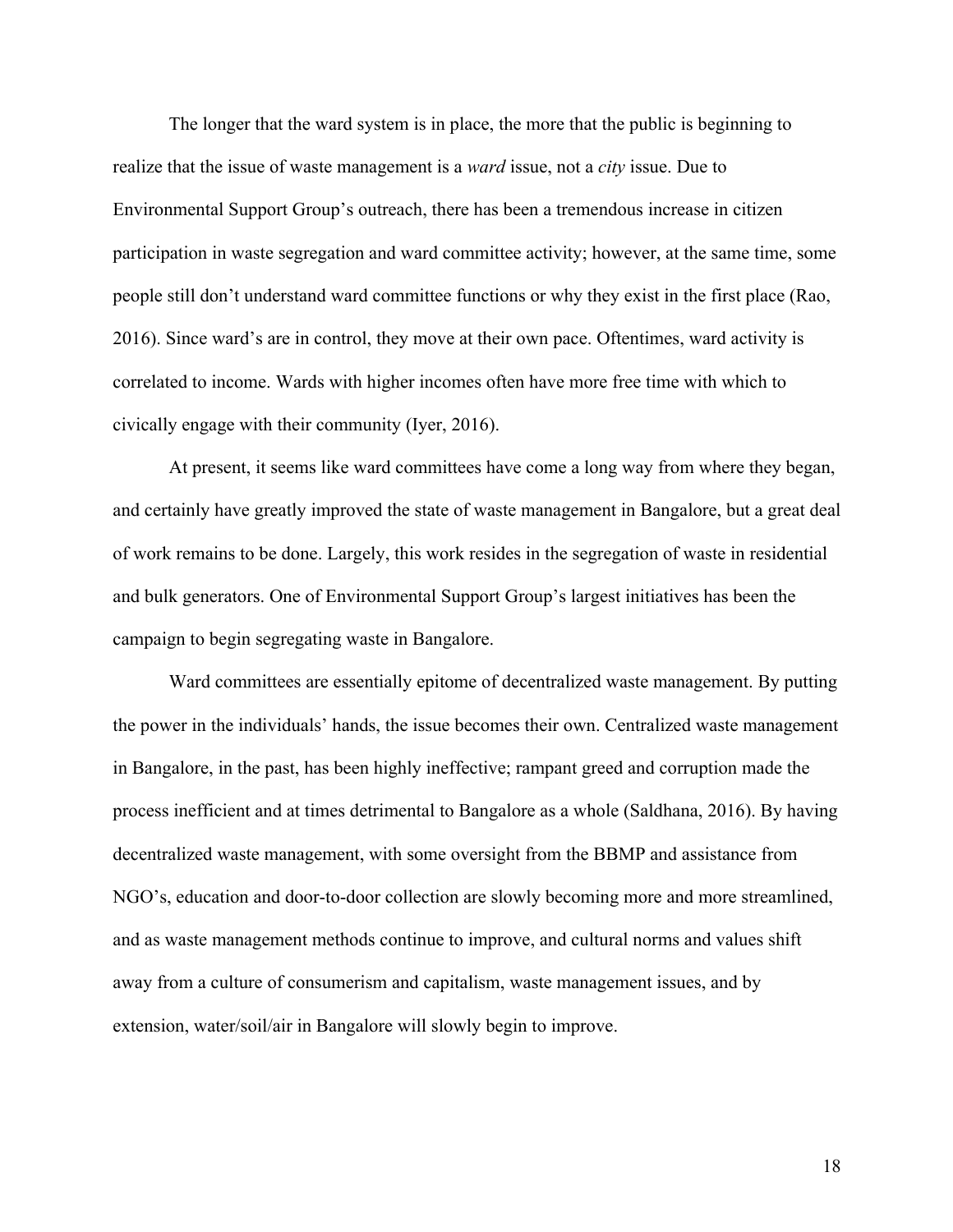## *Waste Segregation In Bangalore*

One of the main functions of wards is to make the segregation and subsequent processing of waste much more manageable and efficient throughout Bangalore. Although the idea has been around for a few years, Environmental Support Group gave waste segregation the final push it needed to become mandatory across Bangalore (Saldhana, 2016). As the push for waste segregation has increased, the BBMP and the Pollution Control Board have both endorsed the program and have made plenty of efforts to allow for segregation of waste city-wide (Iyer, 2016). In a city in Northern India, Environmental Support Group actually demonstrated how waste segregation can be a successful and useful tool to mitigate improper waste management using a ground-up approach. By breaking down a complex problem into manageable pieces (creating ward committees) and situating them all together with the tools to combat it (education and waste segregation), people begin to understand the issues and why/how those issues impact them (Saldhana, 2016).

In fact, the reason that Environmental Support Group garnered so much attention for waste segregation was because Environmental Support Group was instrumental in the shutting down of the Mavallipura landfill, mentioned earlier. With the land, air, and water within and surrounding Mavallipura being so contaminated, Environmental Support Group was successful in shutting down the Mavallipura landfill and bringing attention to this quite pressing issue.

Perhaps the largest benefit to segregating waste at the source is the potential to provide power to the city, and compost to local farmers. Dry waste is often recycled, and bio-medical and hazardous wastes are treated or disposed of in the proper channels (i.e. landfills or conversion to usable products), yet wet waste is an interesting subject. About 4 biomethanization plants exist across the city, in which wet waste is used to produce methane gas and power the city (Ward 182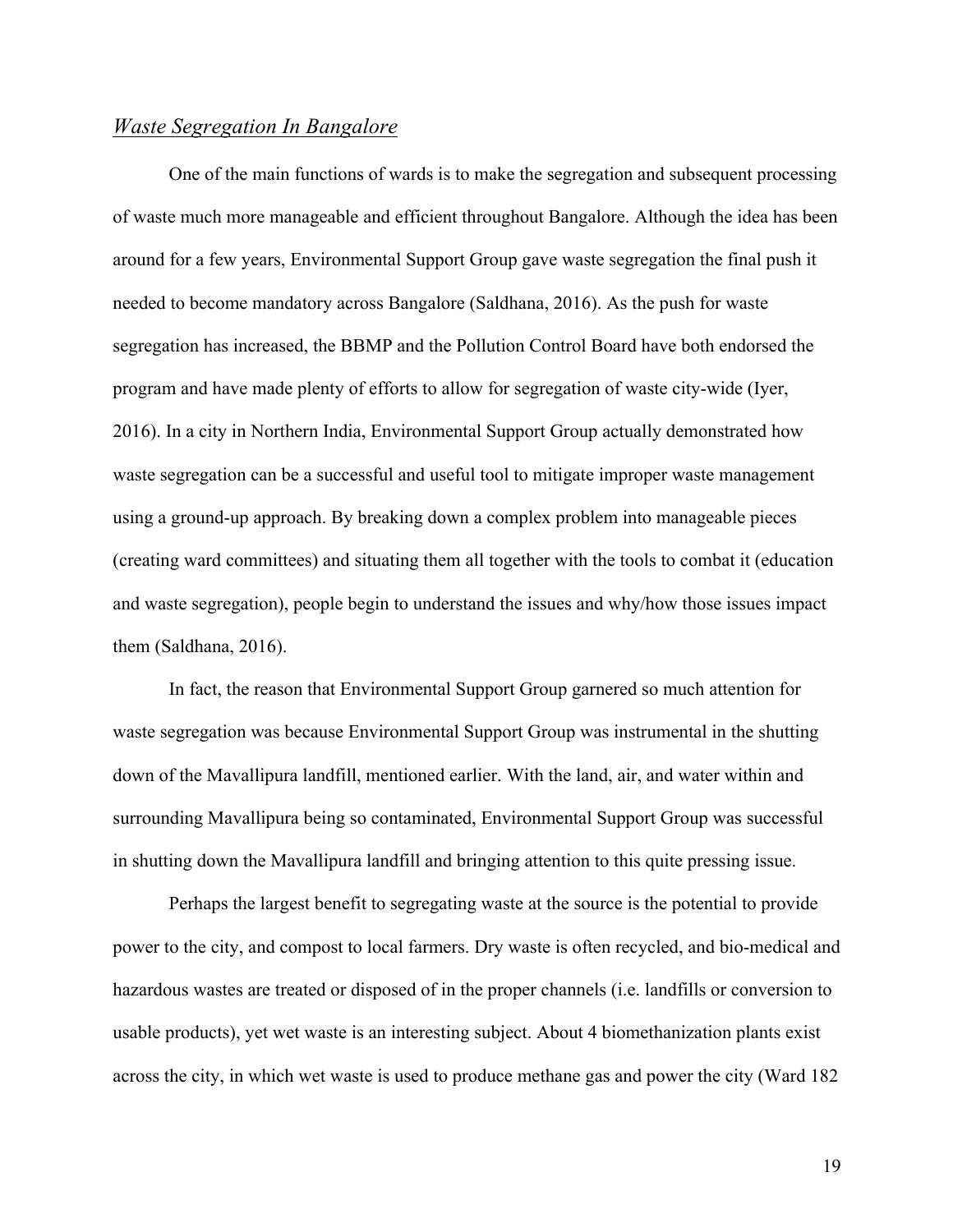Coordinator, 2016). Additionally, some wet waste is composted and used in local farms. This truly epitomizes the idea of sustainable waste management. Use all of the material that you can, and with what is left, convert into something useful; avoid creating inter waste.

In addition, by incentivizing composting at the source for homes and businesses, and by promoting community composting units, Environmental Support Group and other local nongovernmental organizations have made it exceedingly easy to give back to your community and support local food sources. This incentive is a small rebate offered by the Bruhat Bangalore Mahanagara Palike and is extended for advance property tax payment, which has been a popular practice among residents in Bangalore. Again, my decentralizing waste management, Environmental Support Group has played a major role in reducing the burden on the Bruhat Bangalore Mahanagara Palike's waste management system, and has created an incentive to manage waste more sustainably (Saldhana et al., 2012).

# **Urban Waste Management Moving Forward**

Urban waste management is a dynamic and evolving force in today's world. In developing nations, such as India, sustainable waste management will become key in maintaining and preserving economic and environmental stability. Much of this waste management revolution will happen within the government and among those working in this sector.

Encouraging private enterprises to enter into the solid waste management sector, and act as linkages between the public and private worlds may encourage efficiency and create employment opportunities, but these developments must be considered through a lens that incorporates all social structures and positions (Ahmed & Ali, 2004). Currently, public agencies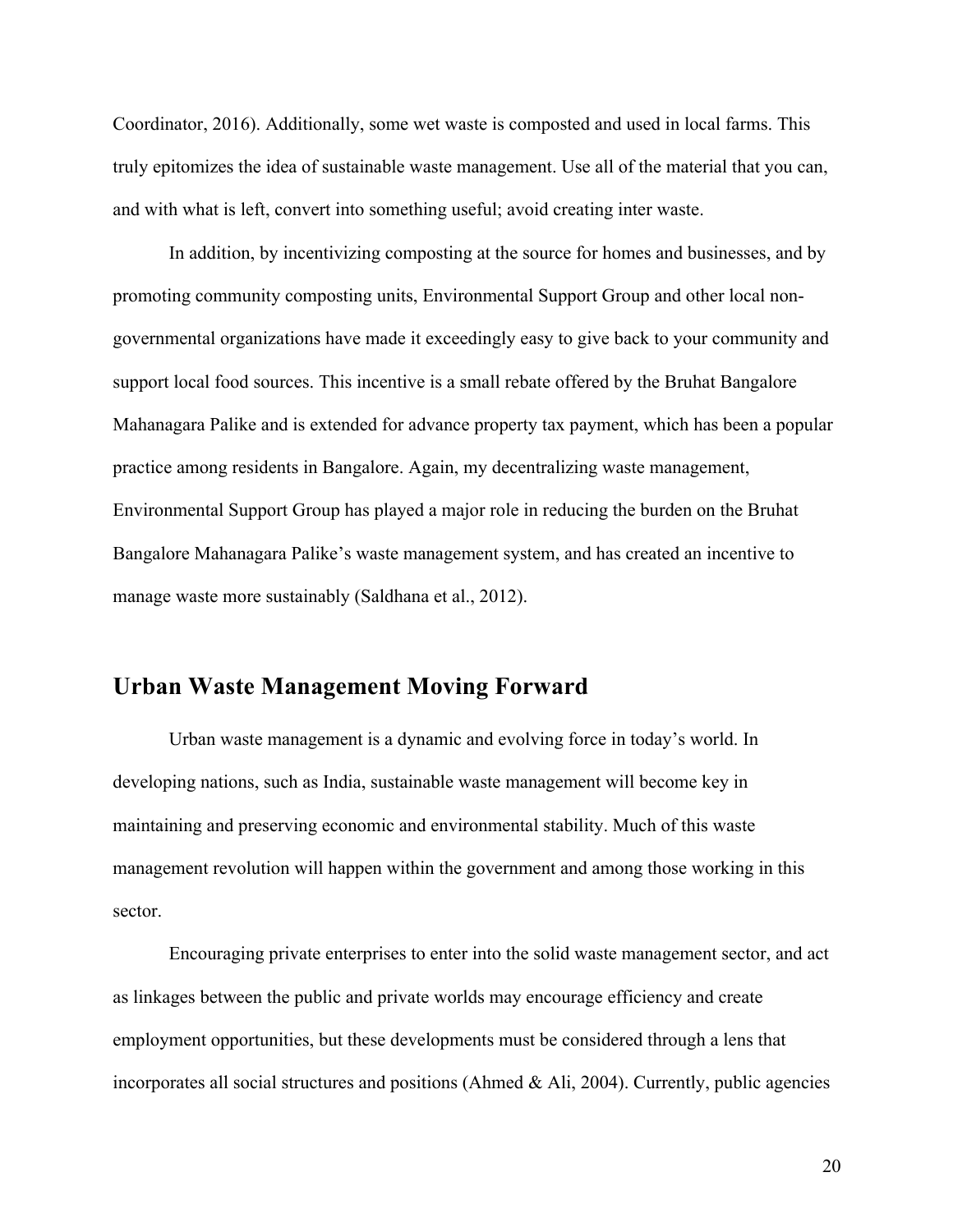engaged with solid waste management typically operate under strict laws and are somewhat limited in what they can change policy-wise (Ahmed & Ali, 2004). Additionally, much of the public sector's work regarding solid waste management includes street sweeping, and manually handling waste and cleaning drains, and as a result, labor unions often hold large amounts of power over these operations (Ahmed & Ali, 2004).

Perhaps a middle-ground is a "Private-Public Partnership," (PPP) in which governmental bodies and private companies simultaneously assume responsibility for services to the public (Ahmed & Ali, 2004). These PPP's allow for access to finances and technology, as well as larger pools of knowledge and resources, as well as a "social responsibility," and job generation in these fields (Ahmed & Ali, 2004). Partnerships between private and public organizations are not necessarily the easiest to achieve; Ahmed & Ali (2004) suggest four condition that allow for strong PPP's: First, a positive social culture that encourages leadership and community organizing; Second, an attainable and realistic goal that is accessible to, and beneficial to, community members, public organizations, and the private sector, that utilizes these groups' strengths while mitigating their weaknesses; Third, interest in these goals originating from outside companies that will benefit from realizing this goal; and Fourth, continuity with regards to following through with policies and being adaptable to challenging situations. All of this is easier said than done, but with intentional planning, can be accomplished. When considering developing countries, such as India, public sectors are likely more inclined to PPP's; they offer cheaper SWM costs, and the private sector largely benefits from expansion and a channel through which they can gauge community needs and values (Ahmed & Ali, 2004).

It is important to consider local contexts when examining solid waste management from an outside perspective. Moving forward with urban waste management, waste pickers, which are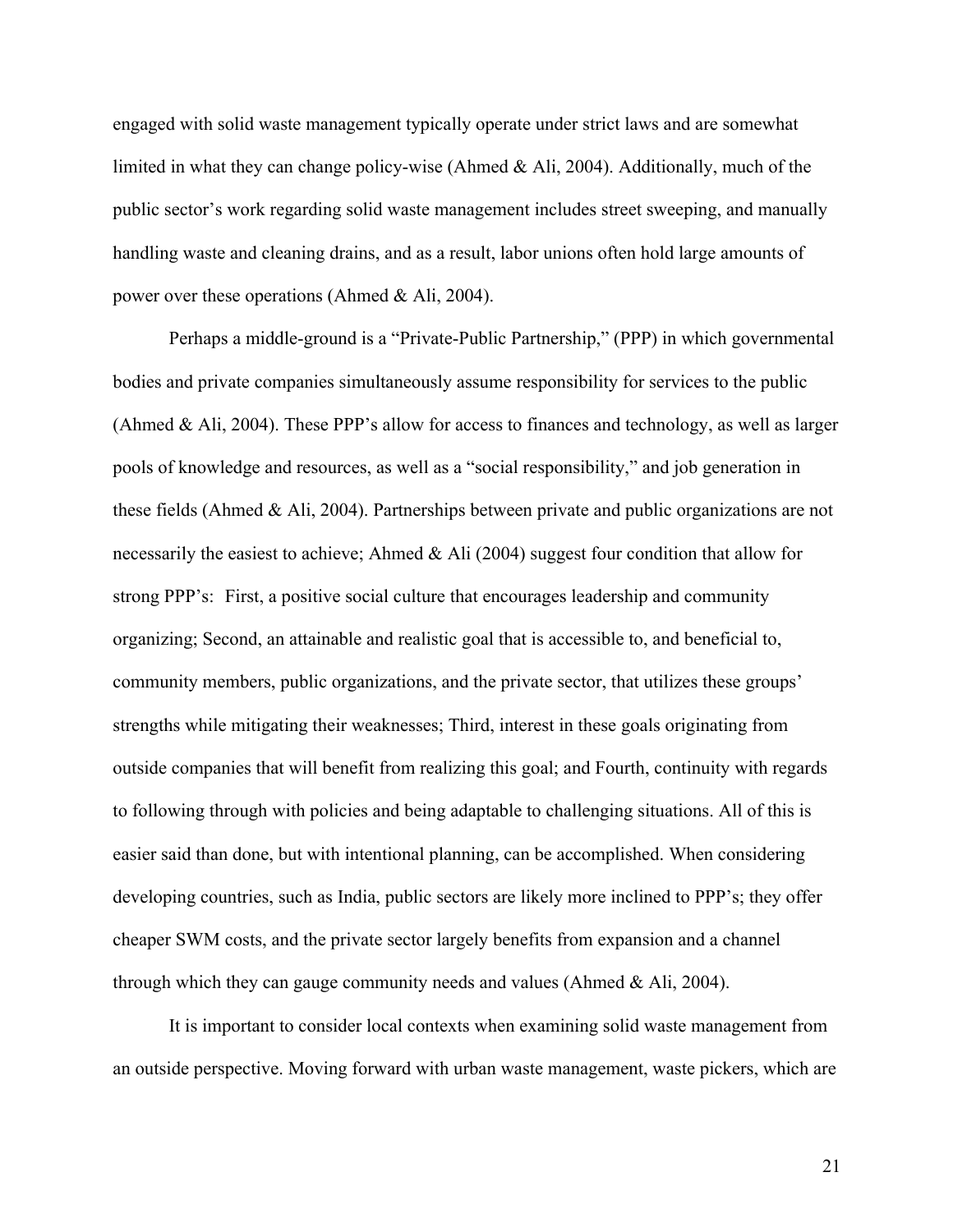not always visibly present in some "Western" waste management systems, are important stakeholders in some "Eastern" waste management systems. Many waste pickers make their livings recovering and selling materials which then go on to become many important technological goods that run the world's economy.

Solid waste management is a challenge in many urban areas especially considering increased rates of waste production and rising populations, which places additional stress on municipal budgets (Guerrero et al., 2013). In solving this issue, three elements need to be considered: 1) stakeholders such as NGO's, service users, and both the informal and private sector; 2) features of the flow of materials that allow for both waste production and management; and 3) the final disposal of waste in a given community (Guerrero et al., 2013). Some of the factors that may influence these elements are education level, income, race, class, gender, and public desire to participate in programs that focus on recycling and sustainable waste management (Guerrero et al., 2013).

With regards to recycling, it has been observed that many communities with strong recycling habits have these trends stemming from altruistic practices and/or stricter regulations on the practice (Guerrero et al., 2013), showing that many people would be willing to recycle if the benefits are explained to them, backed up with legal actions explained if people wish to abstain from recycle. On the flip-side, municipalities with poor financial support for such initiatives tend to see less desirable results with regards to sustainable waste management, and often lead initiatives that end up failing (Guerrero et al., 2013). Part of the reason for failures in both the public and private sectors may be public disinterest, or lack of education, on this topic. It has been seen that many citizens consider waste management the duties of governmental bodies, rather than their own responsibility in their homes (Guerrero et al., 2013).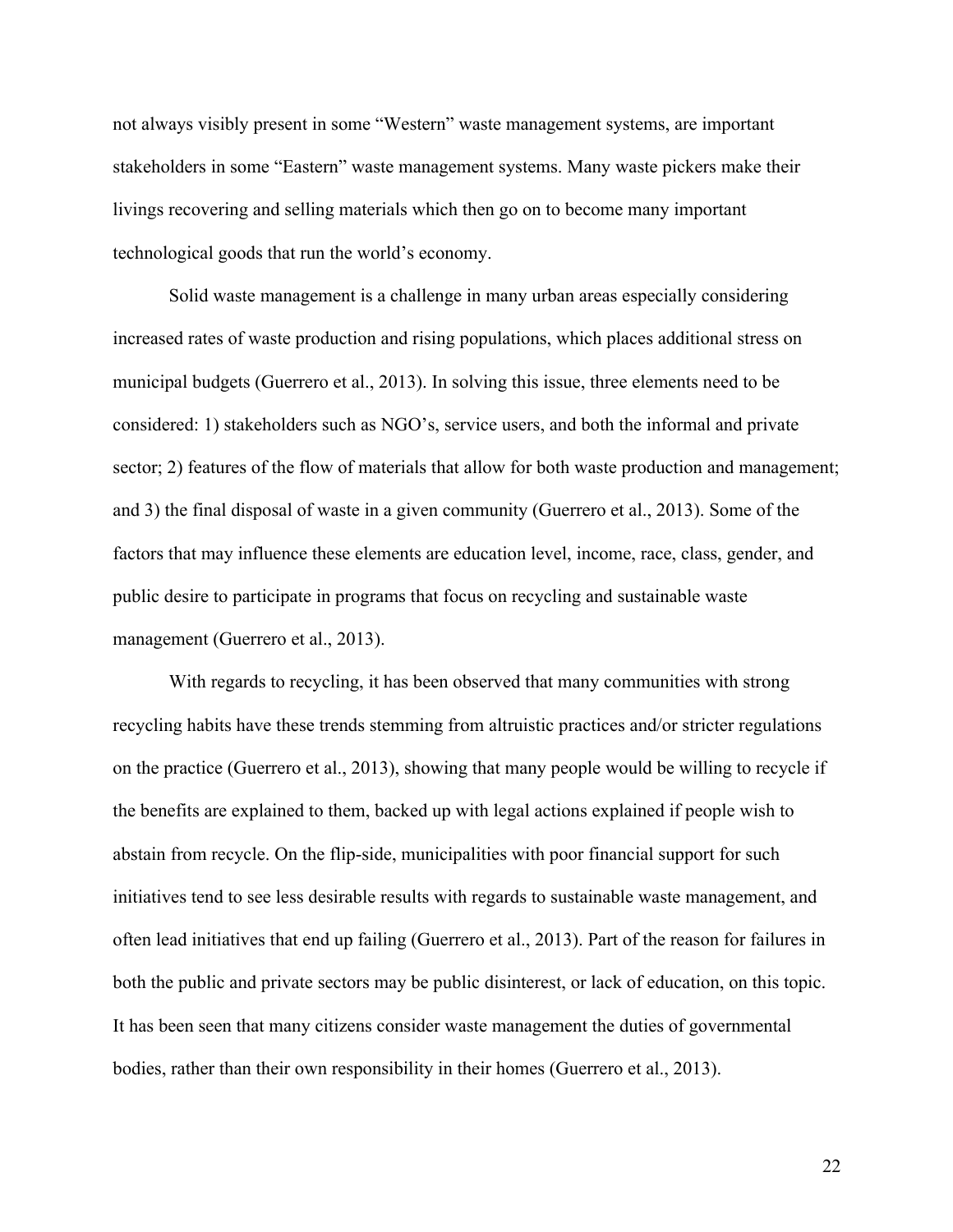Those who work in waste collection/waste picking also have high stakes in the waste management sector (Schienberg & Anschtz, 2006). These people exist in cities worldwide, including New York, Bangkok, and Bangalore, and help to spur production of goods and services in manufacturing (Schienberg & Anschtz, 2006). Schienberg & Anschtz (2006) suggest looking at waste pickers through a systems approach, focusing on the benefits that modenization can provide, and legitimizing the roles of waste pickers in the manufacutring and industrial processes. This would primarily be done through EMT – Ecological Modernization Theory – which is essentially the theory that modern day processes should become more environmentally friendly and integrated with nature (Schienberg & Anschtz, 2006). EMT is based on five general principles: 1) progressive policy changes that incorporate scientific and technological evidence, 2) increased importance of environmental and ecological economic drivers, 3) decentralizing power in this regard to that local organizations can meet the needs that they are more acutely aware of, 4) opening up the political realm to other civil organizations so that a greater consensus may be reached, and 5) changing mindsets from radical issues to radical solutions, for example, changing the train of thought from "this city produces too much waste," to, "these are the factors that induce increased waste generation, how can we fix them" (Schienberg & Anschtz, 2006).

Specifcially in developingnations, waste pickers play an integral role in waste processing and management; in fact, it is estimated that Kolkata, Inaia, has approximately 50,000 semiformal waste pickers working (Schienberg & Anschtz, 2006). Given the waste systems of developing nations, amny waste pickers in these areas suffer from poor living conditions, environmental hazards such as stray and diseased animals, as well as biomedical hazards such as healthcare waste, fecal matter, and other toxic substances (Schienberg & Anschtz, 2006). Outside of physical health issues, waste pickers also face societal and economic problems. In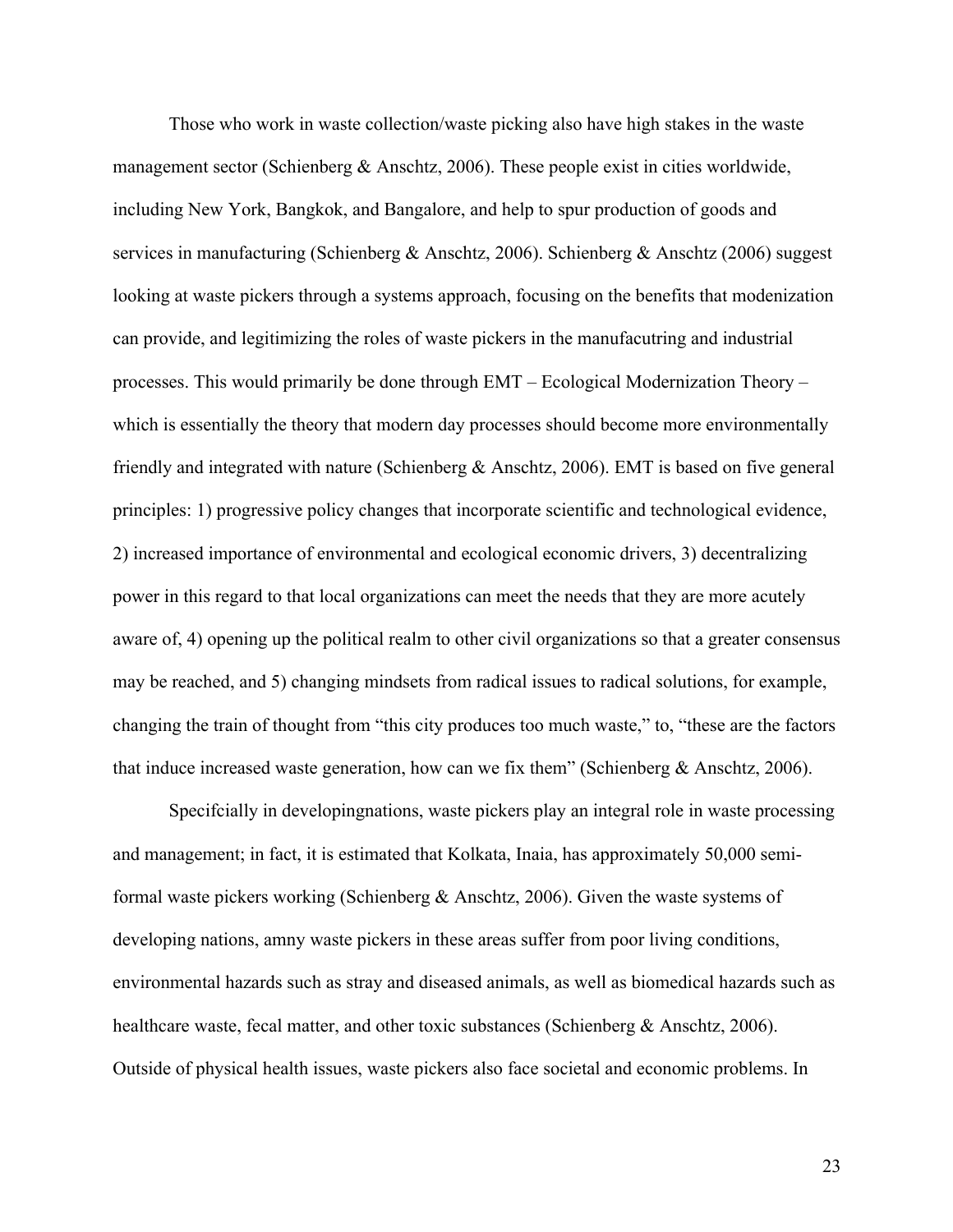India, "dalits" ("untouchables") are historically waste pickers through the caste system, and the "dirtiness" of handling waste has led to a sentiment against waste pickers (Schienberg  $\&$ Anschtz, 2006).

Through modernization, waste pickers may become obsolete or a necessity – if landfills become advanced enough to no longer need waste pickers, their labor is no longer needed, and there will be that many more people searching for jobs in other sectors (Schienberg & Anschtz, 2006). In order to benefit waste pickers and legitimize their trade, while still improving the waste management systems, one might look to Belo Horizonte, Brazil, which promoted waste pickers to higher social statuses by placing them in positions of power in recycling plants, which also saved the city money and resources (Schienberg & Anschtz, 2006). This system helps to legitimize waste pickers and simultaneously improves the city's infrastructure, economically and environmentally.

Sustainable waste management cannot be attained through single forces alone – it will require the combiend efforts of the public and provate sectors, NGO's governmental bodies, and those who work directly with waste. Through integrated processes, it may be possible for waste pickers to be elevated to higher social statuses, for citys' environments to be preserved, and for their economies to be bolstered.

# **Conclusion**

True sustainability, while seemingly a pipe dream, is attainable only through complete cooperation at all levels of government. From the ground-up, decentralization approach, this means that ward committees in Bangalore must begin to operate together, and must take care of their own waste. At the same time, the Bruhat Bangalore Mahanagara Palike must fully support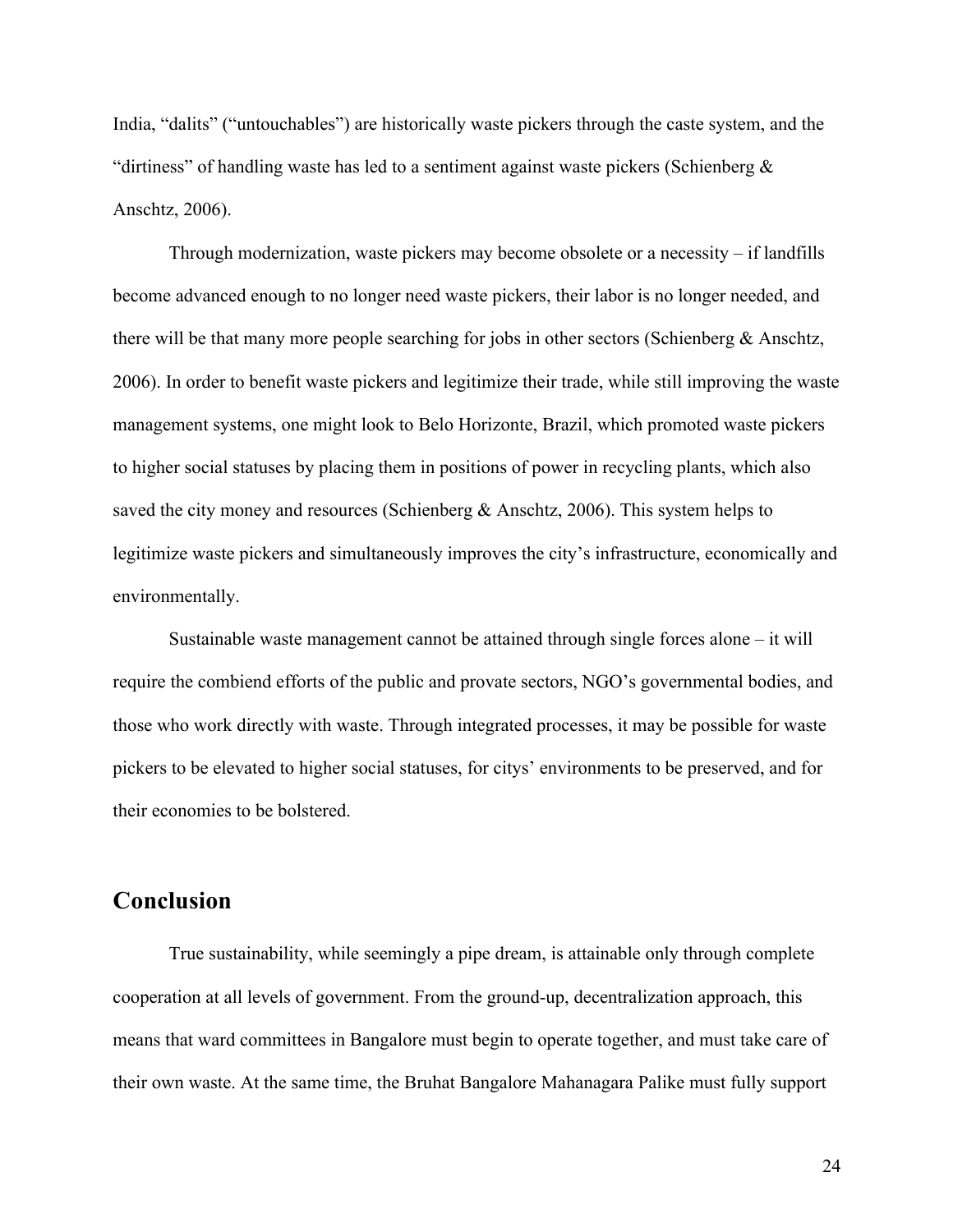wards and ward committees, and do their best to ensure both producer and consumer responsibility. Moving forward, the biggest challenge will likely be changing the culture surrounding waste in Bangalore. The influx of consumerist culture, coupled with one-time use items such as soda and water bottles, plates, utensils, etc., as well as tetra-packs, lead to grave accumulations of waste.

With the interventions of Environmental Support Group, Bangalore has been improving its waste management policies for the past few decades. The formation of wards and ward committees has greatly improved the condition of waste in Bangalore, and although much remains to be done, there is also much to be proud of.

Much research remains to be done into the successes of segregating waste. How much waste is segregated properly? Do bulk generators follow the guidelines set out for them, which are different from residential and other generators? What is the reason more people are not more supportive, or more aware, of the waste management issues affecting Bangalore? These questions, and more, must be answered and critically envisioned before more work can be done towards truly sustainable waste management.

Although Environmental Support Group and I worked well together, there were shortcomings and gaps in my research. For example, since I needed about a week to get caught up on the current state of affairs surrounding waste management in Bangalore, that only left about another week to conduct field research. Given more time, I likely would have been able to complete Environmental Support Group's original goal of helping to profile one of the wards with my co-intern, Sara Carson. In addition, although this independent field research paper is a case study of Environmental Support Group, it likely would have been insightful to reach out to other non-governmental organizations working in waste management to see their points of view.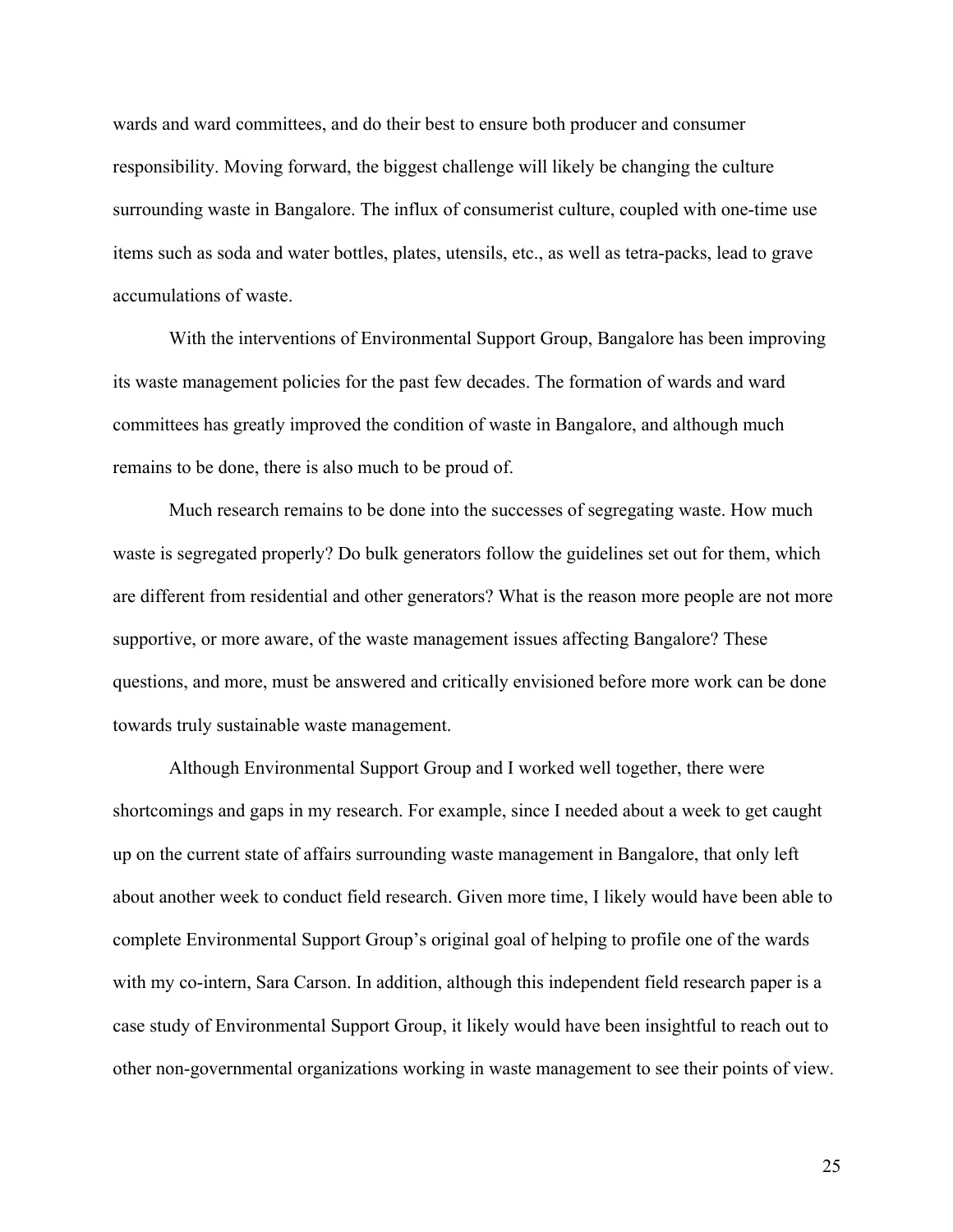For future research on this topic, it might be astute to work with Pourakarmikas and/or rag pickers, and to visit a biomethanization plant, a composting center, or perhaps even a highranking official from the Bruhat Bangalore Mahanagara Palike, to learn about their opinions on this topic.

Keeping all of these shortcomings in mind, there are still themes/lessons to be learned from this study. First, "sustainable" waste management is somewhat of a misnomer; if you're generating waste in the first place, can it truly be sustainable? What's important moving forward is minimizing the waste generated and the impact that that waste has on the environment. Critically analyzing consumerist and capitalist cultures is necessary in order to manage waste more sustainably, and the solution to waste management isn't rooted solely in science or engineering; new, more efficient waste treatment facilities will certainly be of great assistance to the issue, but a holistic approach incorporating STEM and social science is necessary. As Environmental Support Group has shown, educating and involving the community can have affirmative impacts, and are a model for cities with similar issues..

## **Works Cited**

- Ahmed, S. A., & Ali, M. (2004). Partnerships for solid waste management in developing countries: linking theories to realities. Habitat international, 28(3), 467-479.
- Anantharaman, M. (2014). Networked ecological citizenship, the new middle classes and the provisioning of sustainable waste management in Bangalore, India. *Journal Of Cleaner Production*, 63173-183. doi:10.1016/j.jclepro.2013.08.041
- Annepu, R. (2015, December 20). Solid Waste Management India's Burning Issue. Retrieved February 19, 2016, from http://www.bioenergyconsult.com/swm-india/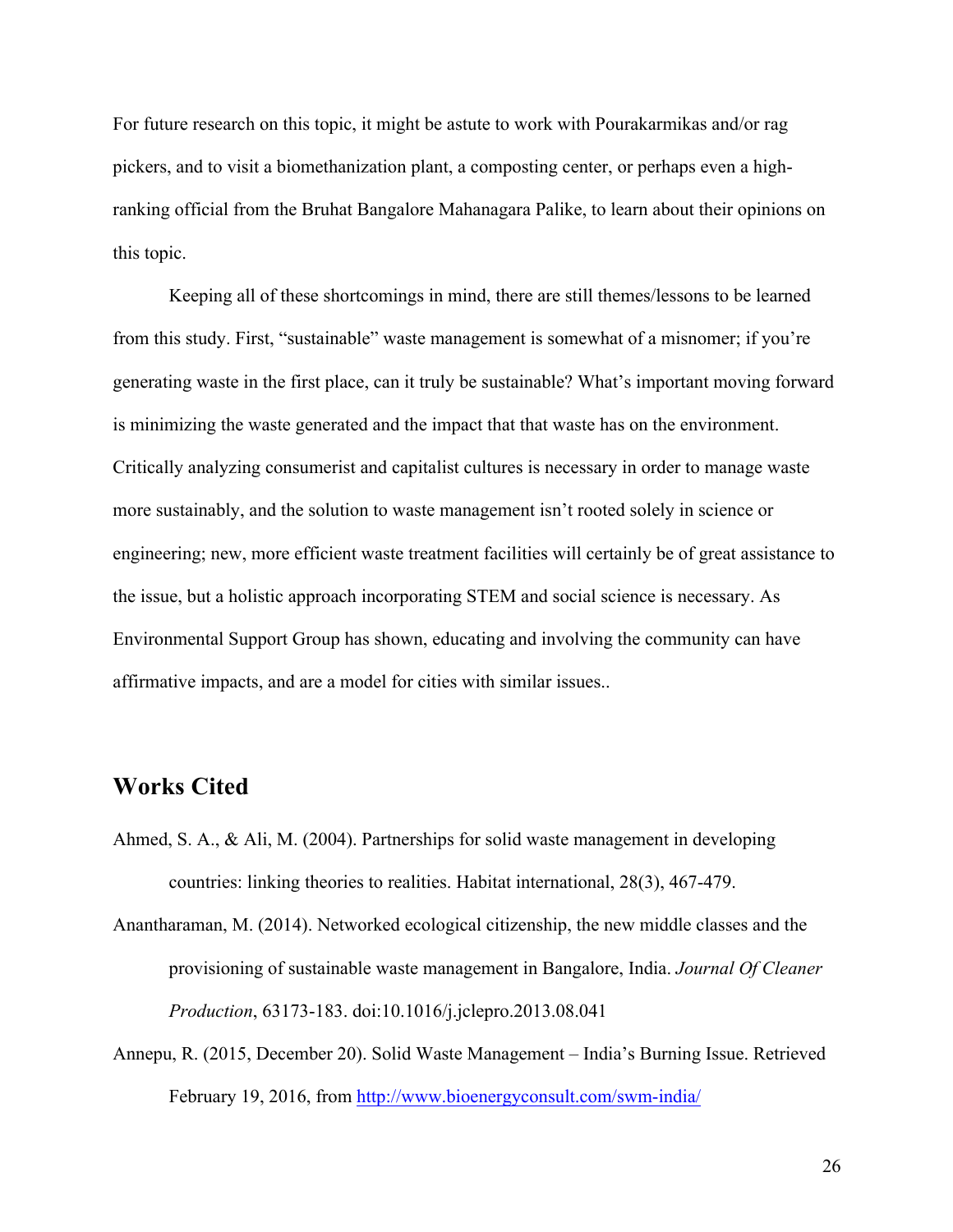- Annepu, R. K. (2012, January 10). Sustainable Solid Waste Management in India. Retrieved February 19, 2016, from http://www.seas.columbia.edu/earth/wtert/sofos/Sustainable Solid Waste Management in India\_Final.pdf
- Chanakya, H. N., & Sharatchandra, H. C. (2008). Nitrogen pool, flows, impact and sustainability issues of human waste management in the city of Bangalore. *Current Science (00113891), 94(11)*, 1447-1454.
- Devadula, S., Gurumoorthy, B., & Chakrabarti, A. (2015). Design for sustainability: case of designing an urban household organic waste management system. *Current Science (00113891), 109(9)*, 1622-1629. doi:10.18520/v109/i9/1622-1629
- George, R. (2014, January 28). A Brief History of Class and Waste in India. Retrieved February 19, 2016, from http://blog.longreads.com/2014/01/28/a-brief-history-of-class-andwaste-in-india/
- Guerrero, L. A., Maas, G., & Hogland, W. (2013). Solid waste management challenges for cities in developing countries. Waste management, 33(1), 220-232.
- Iyer, S. (2016, April 12). Environmental Support Group Interview Shashikala [E-mail interview].
- Nagendra, H. (2012, October 07). A Tale of Two Lakes: Collective Action in Cities. Retrieved March 22, 2016, from http://www.thenatureofcities.com/2012/10/07/a-tale-of-two-lakescollective-action-in-cities/
- Rao, B. S. (2016, April 07). Environmental Support Group Interview Bhargavi [Personal interview].
- Saldhana, L. (2016, April 08). Environmental Support Group Interview Leo [Personal interview].